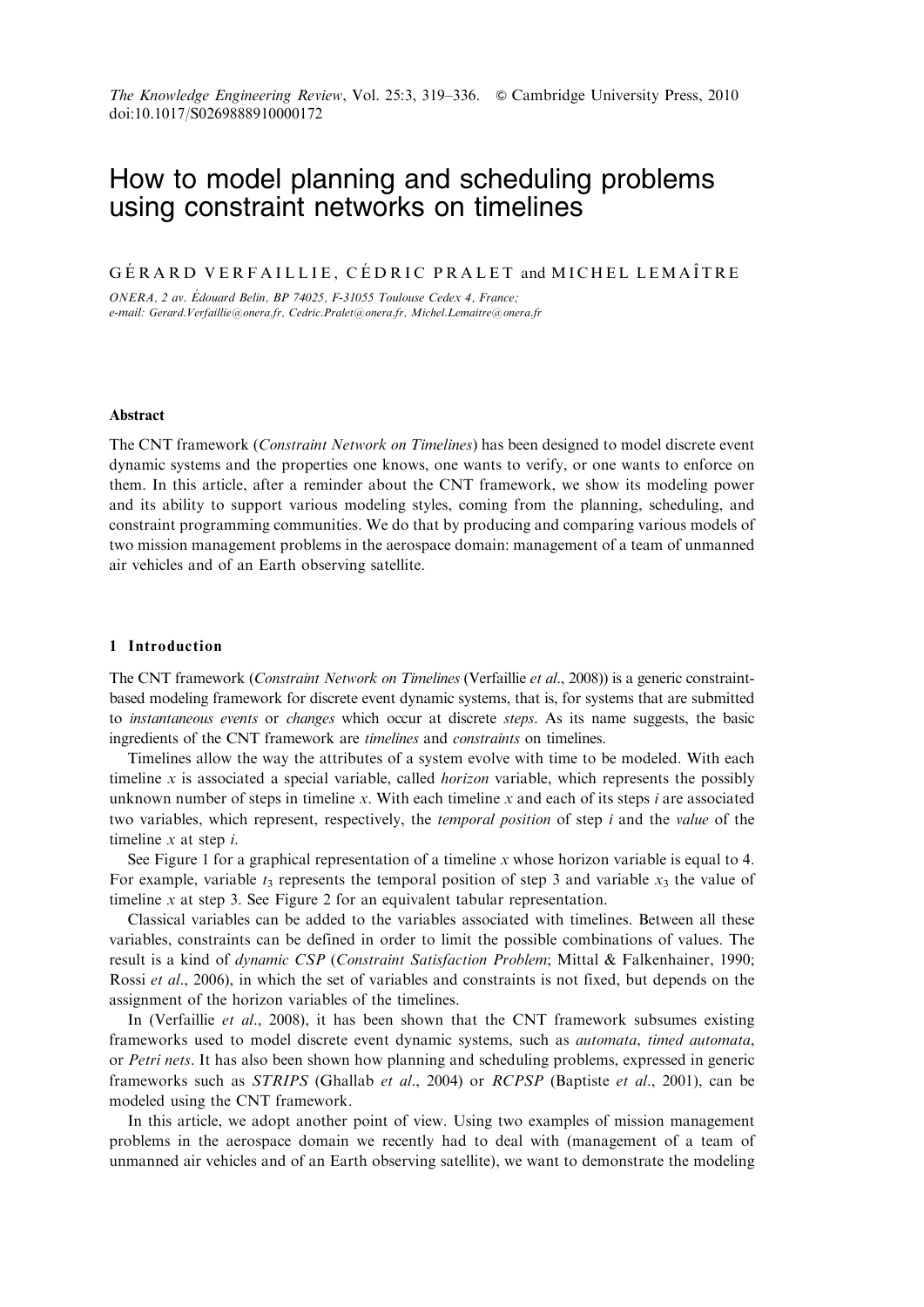

**Figure 1** Graphical representation of a timeline  $x$ 

| steps              |         |       |  |
|--------------------|---------|-------|--|
| temporal positions | τo      | tз    |  |
| values             | $x_{2}$ | $x_3$ |  |

Figure 2 Equivalent tabular representation

power and the versatility of the CNT framework. More precisely, we want to show its ability to support various modeling styles: action-based modeling styles used in the Planning community, constraint-based modeling styles used in the Scheduling and Constraint Programming (CP) communities, as well as various combinations of them.

The article is organized as follows. In Section 2, we introduce a small toy planning problem we will use to illustrate the basic definitions of the CNT framework. These definitions are given in Section 3. In Section 4, various models of the problem of management of the mission of a team of unmanned air vehicles are proposed and discussed. In Section 5, a mixed model of the problem of management of the mission of an Earth observing satellite is also proposed. Section 6 provides the reader with some guidelines about the use of the CNT framework. Section 7 discusses related works aiming at modeling planning and scheduling problems. Finally, Section 8 concludes with several current and future research directions in terms of modeling frameworks and solving algorithms.

In this article, we focus on modeling issues and say almost nothing about algorithmic ones. This is not because we would consider the algorithmic issues as being secondary. This is simply because we think that modeling all the features of real planning and scheduling problems is a key question which has not been answered satisfactorily as yet and remains one of the main obstacles to the development and the use of planning and scheduling technologies. However, for each of the two mission management problems we consider, we mention how we solved them, using either generic or specific tools. Moreover, the interested reader may look at (Pralet and Verfaillie, 2008b) for CNT models of problems from the International Planning Competition (IPC), first generic CNT solving algorithms, and experimental results.

## 2 An illustrative example

Let us consider the following toy planning problem. We assume a team of robots, made of two robots that are different in terms of efficiency, speed, and energy consumption, but are both initially present at the same location. The team is given the following mission: to deliver a packet to another location by a deadline and with a final level of energy greater than or equal to a given threshold, by choosing for that one of the two robots. No energy production is possible when in motion. More precisely, we assume the following data:

- a set Ls of locations the robots can use to move from the initial location Li  $\in \mathcal{L}_s$  to the final one  $Lg \in \mathcal{L}s \mid Lg \neq Li;$
- $\bullet$  an initial *time Ti* and a deadline  $Tg$ , both positive integers;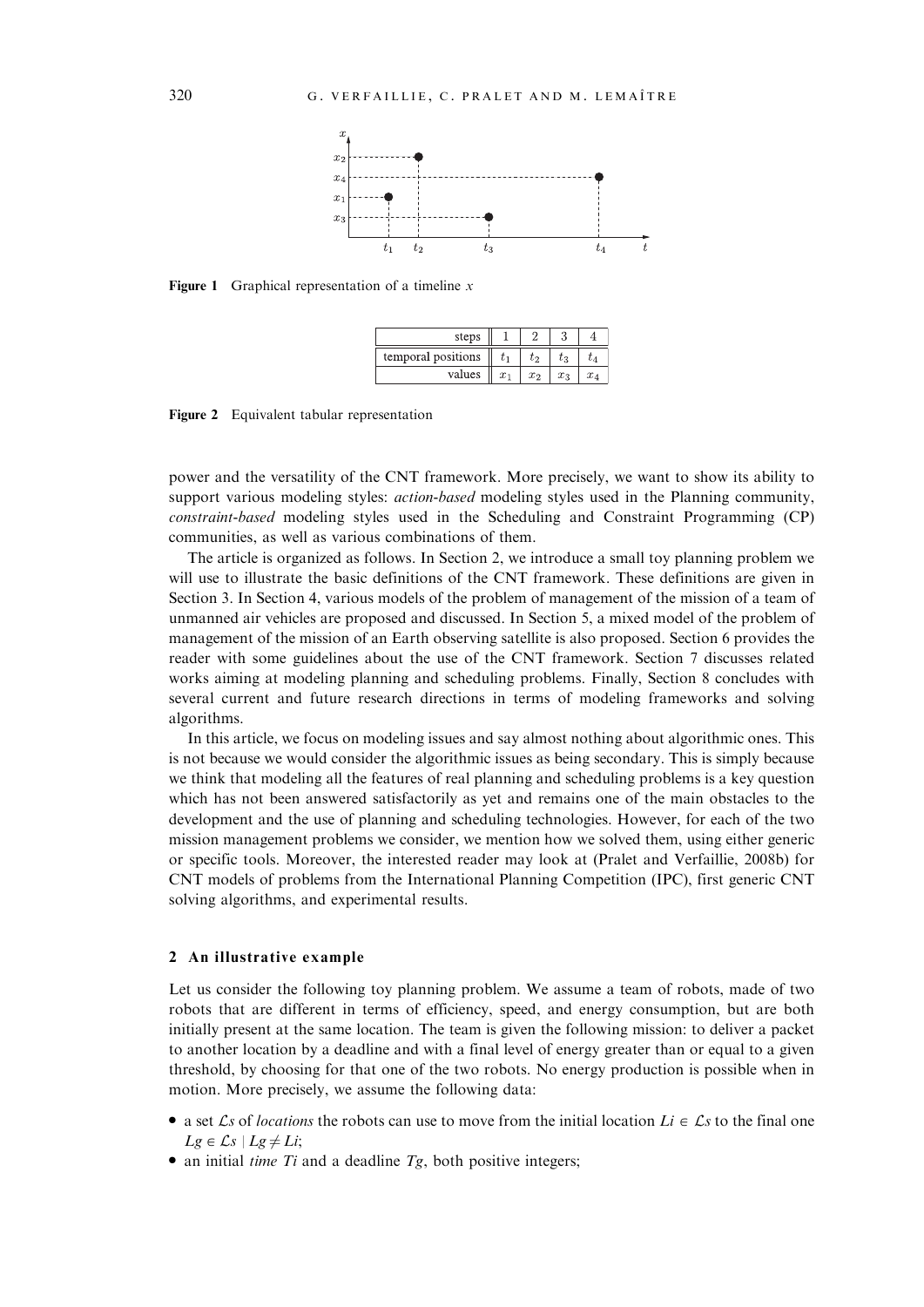

Figure 3 Graphical representation of an instance of the toy planning problem. For each robot and each possible direct move is associated an edge labeled by a pair  $[d, c]$ , where d is the duration and c is the energy consumption

- for each robot  $r \in \{1, 2\}$ , an initial level of *energy Ei* [r] and, for both robots, a minimum final level of energy Eg, all positive integers;
- for each robot  $r \in \{1, 2\}$  and each pair of locations  $l_1, l_2 \in \mathcal{L} s$   $|l_1 \neq l_2$ :
	- $\circ$  a boolean Mo[r, l<sub>1</sub>, l<sub>2</sub>] equal to 1 if robot r can move directly from l<sub>1</sub> to l<sub>2</sub> and conversely, and equal to 0 otherwise;
	- $\circ$  a positive integer *duration Du*[r,  $l_1$ ,  $l_2$ ] of the direct move of robot r from  $l_1$  to  $l_2$  and conversely, when possible;
	- $\circ$  a positive integer energy consumption Co[r, l<sub>1</sub>, l<sub>2</sub>] of the direct move of robot r from l<sub>1</sub> to l<sub>2</sub> and conversely, when possible too.

Let us consider the specific instance of Figure 3, in which are represented, for each robot, the possible direct moves and, for each of them, the associated duration and energy consumption. In addition, we assume that  $Li = A$ ,  $Lg = D$ ,  $Ti = 0$ ,  $Tg = 20$ ,  $Ei[1] = 10$ ,  $Ei[2] = 8$ , and  $Eg = 2$ . We observe that the first robot is more efficient, faster, but more energy consuming than the second one.

The only solution of this instance is to use the first robot to move from  $A$  to  $B$ ,  $C$ , and finally  $D$ .

# 3 The Constraint Network on Timelines framework

Let us use now the toy planning problem described in the previous section to illustrate the basic definitions of the CNT framework. Although these definitions differ significantly from the ones given in Verfaillie et al. (2008), they are semantically equivalent.

# 3.1 Horizon variables

Horizon variables are used to represent the number of steps to be considered.

DEFINITION 1. A horizon variable h is a variable whose domain of values is any subset of  $\mathbb N$ . We will use  $D(h)$  to denote the domain of a horizon variable h.

In the toy planning problem, the minimum number of steps is equal to 2 (solution with a direct move from  $Li$  to  $Lg$  and thus with two steps: the initial and the final ones) and the maximum number of steps is equal to  $|\mathcal{L}_s|$  (solution using all the locations to move from Li to Lg; going several times through the same location is physically possible, but counterproductive). Hence, we will use a horizon variable h whose domain  $D(h)$  is  $[2..|\mathcal{L}_S|]$ <sup>1</sup>.

Note that although the domain of  $h$  is bounded in this problem, the domain of any horizon variable is in general bounded or unbounded.

 $1 \quad [a..b]$  denotes the set of integers greater than or equal to integer a and less than or equal to integer b.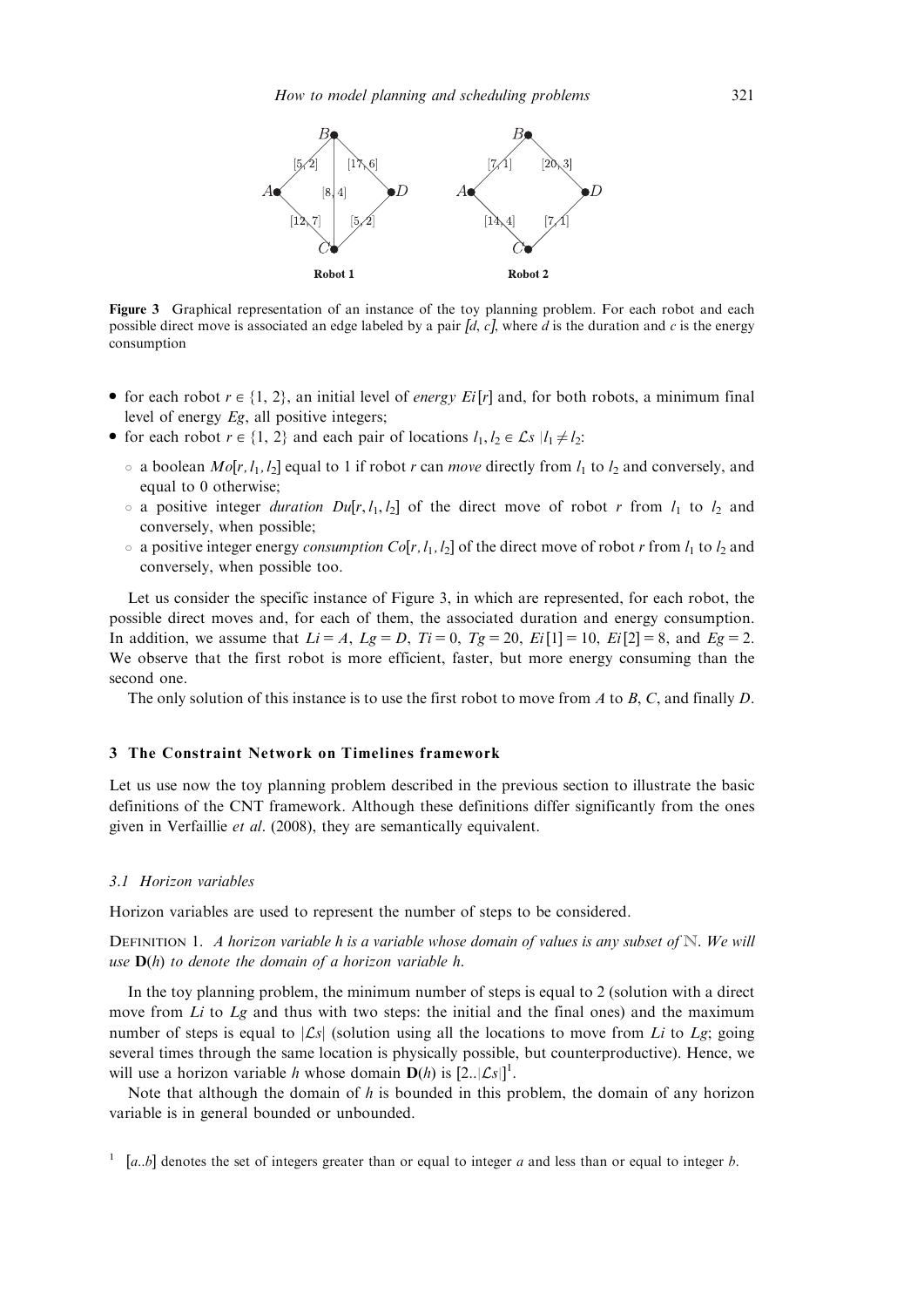## 3.2 Time references

Time references are used to represent the temporal positions of the successive steps.

DEFINITION 2. A time reference t is a pair  $\langle D, h \rangle$  where:

- $\bullet$  *D* is any subset of R; *D* is the domain of values of *t*;
- $\bullet$  h is a horizon variable; h is the horizon of t; it represents the number of steps in t.

We will use  $D(t)$  and  $h(t)$  to denote, respectively, the domain and the horizon of a time reference t.

In the toy planning problem, the minimum time to be considered is  $Ti$  and the maximum is  $Tg$ . Hence, we will use a time reference t whose domain  $D(t)$  is  $[T_i..T_g]$  and whose horizon variable  $h(t)$ is the horizon variable h introduced in the previous section.

Note that although the domain of  $t$  is a finite set of integers in this problem, the domain of any time reference is in general bounded or unbounded, and discrete or continuous. Note also that although only one time reference is useful to model this problem, several time references, using several horizon variables, may be useful to model other problems. See, for example, Section 4.

#### 3.3 Timelines

Timelines are used to represent the values of the relevant attributes of the system at successive steps.

**DEFINITION 3.** A timeline x is a pair  $\langle D, t \rangle$  where:

- $\bullet$  *D* is the domain of values of *x*;
- $\bullet$  t is the time reference of x.

We will use  $\mathbf{D}(x)$  and  $\mathbf{t}(x)$  to denote, respectively, the domain and the time reference of a timeline x. In short, we will often use  $h(x)$  to denote the horizon of the time reference of a timeline x:  $h(x) = h(t(x))$ .

Two timelines are fully synchronized if they share the same time reference. Two timelines that do not share the same time reference can, however, be partially synchronized using dynamic constraints between their time references (see Section 3.8).

In the toy planning problem, the relevant attributes at each step are the current location and the current level of energy of the chosen robot. Hence, we will use two timelines  $l$  and  $e$ , which represent, respectively, the location and the level of energy. The domain  $D(l)$  of timeline l is Ls and the domain  $\mathbf{D}(e)$  of timeline e is [Eg..Ei], if  $E_i = max(E_i[1], E_i[2])$ . Both timelines are fully synchronized and share the same time reference  $t$  introduced in the previous section.

Note that although the domains of l and e are finite in this problem, there is in general no restriction on the domain of any timeline. It is symbolic or numeric, discrete or continuous, and finite or infinite. Note also that although only two fully synchronized timelines are useful to model this problem, several timelines, using several time references and consequently only partially synchronized, may be useful to model other problems. See, for example, Section 4.

#### 3.4 Static variables

DEFINITION 4. A static variable is either a horizon variable, or any other variable independent from time references and timelines.

In the toy planning problem, it may be convenient to introduce a static variable  $r$  whose domain  $D(r)$  is  $\{1, 2\}$  to represent the robot that is chosen for the mission.

Note that although the domain of  $r$  is finite in this problem, there is in general no restriction on the domain of any static variable, if it is not a horizon variable. If it is a horizon variable, its domain must be indeed a subset of N according to Definition 1.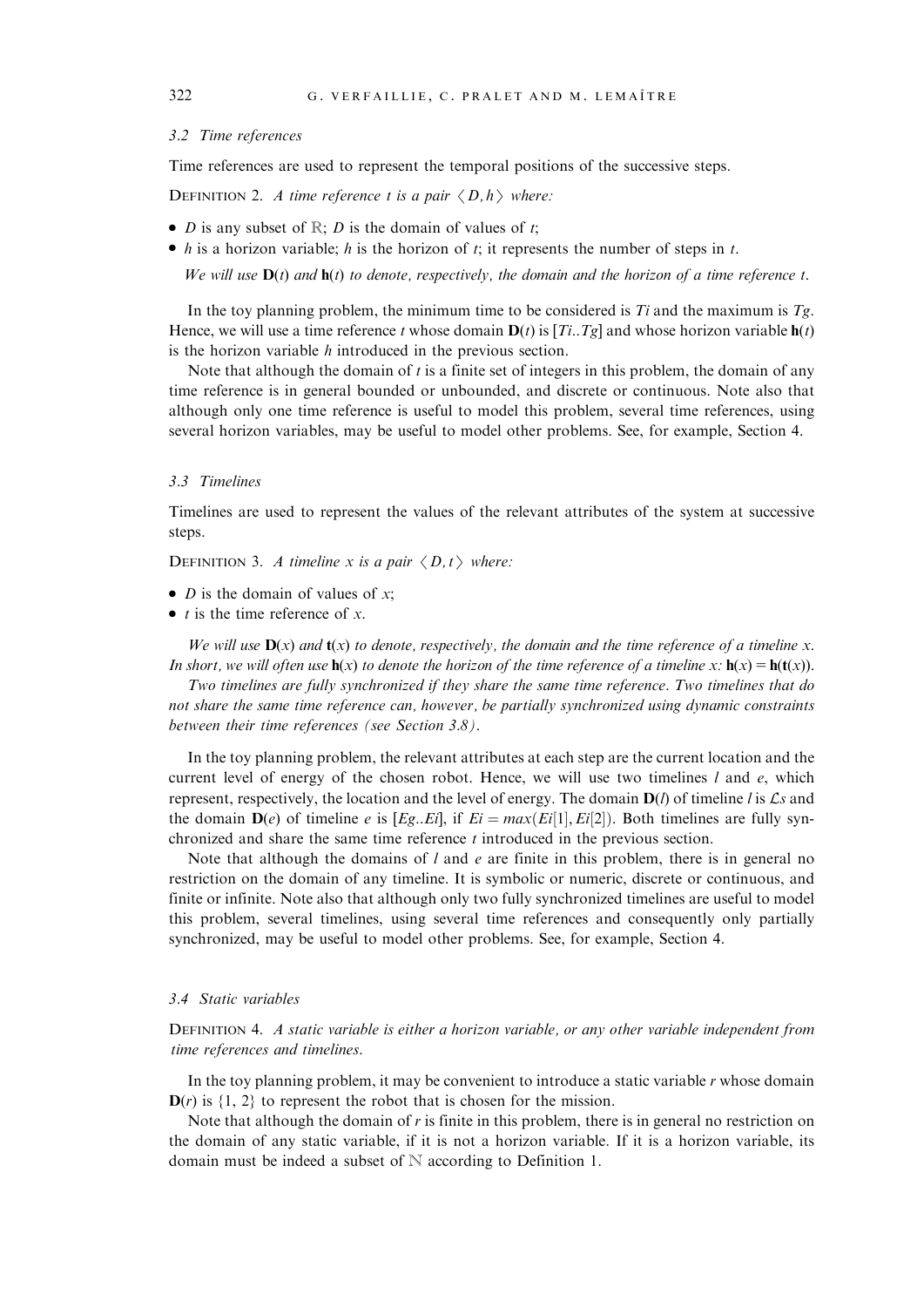## 3.5 Dynamic variables

Dynamic variables are associated with steps of time references and timelines.

DEFINITION 5. A time reference t and an assignment  $a \in D(h(t))$  of its horizon variable  $h(t)$  together induce a finite set of variables  $\mathbf{Vl}(t, a) = \{t_i | i \in [1..a]\}$ . This set is empty when  $a = 0$ . All these variables share the same domain of values  $D(t)$ . These variables can be referred to as dynamic temporal variables.

DEFINITION 6. Similarly, a timeline x and an assignment  $a \in D(h(x))$  of its horizon variable  $h(x)$ together induce a finite set of variables  $VI(x, a) = \{x_i | i \in [1..a]\}$ . This set is empty when  $a = 0$ . All these variables share the same domain of values  $D(x)$ . These variables can be referred to as dynamic a temporal variables.

For example, in the toy planning problem,  $h = 2$  induces the dynamic temporal variables  $t_1$  and  $t_2$ , and the dynamic atemporal variables  $l_1$ ,  $l_2$ ,  $e_1$ , and  $e_2$ .

#### 3.6 Constraint Satisfaction Problem constraints

The classical definition of a constraint in the CSP framework (Rossi *et al.*, 2006) is the following one:

DEFINITION 7. A CSP constraint c is a pair  $\langle S, R \rangle$  where:

- S is a finite set of variables; S is the scope of  $c$ ;
- $\bullet$  R is any explicit or implicit representation of the set of allowed combinations of values of the variables in S:  $R \subseteq \Pi_{v \in S}$ **D** $(v)$ ; R is the relation associated with c.

We will use  $S(c)$  and  $R(c)$  to denote, respectively, the scope and the relation of a CSP constraint c.

#### 3.7 Static constraints

Static constraints are used to limit the possible combinations of assignments of static variables.

DEFINITION 8. A static constraint c is simply a CSP constraint whose scope  $S(c)$  is limited to static variables.

In the toy planning problem, there is a priori no such constraint. However, let us assume that we use graph algorithms to precompute for each robot the minimum and the maximum length, in terms of number of edges, to move from the initial to the final location, without going twice through the same location, ignoring the time and energy constraints. Let  $Nmin[r]$  and  $Nmax[r]$  be these minimum and maximum lengths. For example, in the specific instance we consider, we have:  $Nmin[1] = Nmin[2] = 2$ ,  $Nmax[1] = 3$ , and  $Nmax[2] = 2$ . This would allow us to define the following static constraint between static variable  $r$  and static horizon variable  $h$ :

$$
(Nmin[r] + 1) \leq h \leq (Nmax[r] + 1)
$$
\n<sup>(1)</sup>

#### 3.8 Dynamic constraints

Dynamic constraints are used to limit the possible combinations of assignments of static and dynamic variables. The difficulty is that the set of dynamic variables, associated with time references and timelines, is not fixed. It depends on the assignments of the horizon variables. This leads us to a definition of what is a dynamic constraint which is not as obvious as the previous definitions are. We will use several examples to illustrate it.

DEFINITION 9. A dynamic constraint c is a tuple  $\langle SV, ST, SX, f \rangle$  where:

- $SV$  is a finite set of static variables;  $SV$  is the scope of c in terms of static variables;
- ST is a finite set of time references; ST is the scope of c in terms of time references;
- $SX$  is a finite set of timelines;  $SX$  is the scope of c in terms of timelines;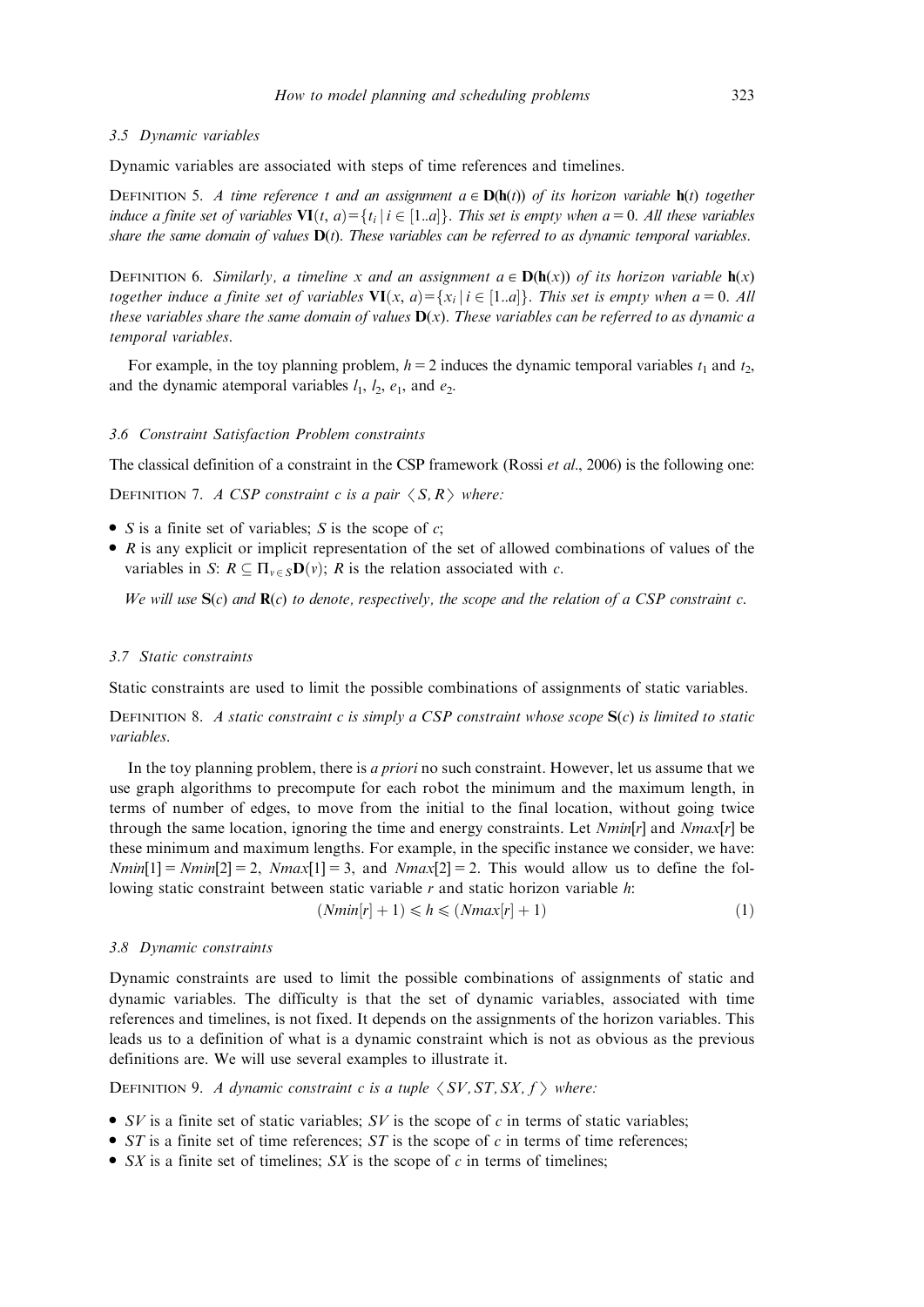$\bullet$  let *SH* be the set of horizon variables associated with the time references in *ST* and the timelines in SX; we have  $SH = (\bigcup_{t \in ST} \mathbf{h}(t)) \cup (\bigcup_{x \in SX} \mathbf{h}(x))^2$ ; f is a function which associates a finite set of CSP constraints with each assignment A of the horizon variables in SH.

For each assignment A of the horizon variables in SH, let  $SD(A)$  be the set of dynamic variables induced by  $A$  in the time references in  $ST$  and the timelines in  $SX$ . We have  $SD(A) = (\cup_{t \in ST} \mathbf{VI}(t, A[\mathbf{h}(t)])) \cup (\cup_{x \in SX} \mathbf{VI}(x, A[\mathbf{h}(x)]))^3$ . It is assumed that, for each assignment A of the horizon variables in SH, the scope  $S(c)$  of each CSP constraint c in  $f(A)$  is included in  $SV \cup SD(A)$ .

We will use  $SV(c)$ ,  $ST(c)$ ,  $SX(c)$ , and  $SH(c)$  to denote the scope of a dynamic constraint c in terms of, respectively, static variables, time references, timelines, and horizon variables, and  $f(c)$  to denote its associated function.

To illustrate this definition, let us come back to our toy planning problem. To specify the initial state, we need the following three constraints  $c_2$ ,  $c_3$ , and  $c_4$ :

$$
t_1 = Ti \tag{2}
$$

$$
l_1 = Li \tag{3}
$$

$$
e_1 = Ei[r] \tag{4}
$$

The first one is a dynamic constraint defined by the tuple  $c_2 = \langle \emptyset, \{t\}, \emptyset, f_2 \rangle$  with  $f_2$  the function which associates with each assignment of h the unique unary CSP constraint  $t_1 = Ti$  on dynamic temporal variable  $t_1$  (in this particular case, function  $f_2$  is a constant).

The second one is defined by the triple  $c_3 = \langle \emptyset, \emptyset, \{l\}, f_3 \rangle$  with  $f_3$  the function which associates with each assignment of h the unique unary CSP constraint  $l_1 = Li$  on dynamic atemporal variable  $l_1$ .

The third one is defined by the triple  $c_4 = \langle \{r\}, \emptyset, \{e\}, f_4 \rangle$  with  $f_4$  the function which associates with each assignment of h the unique binary CSP constraint  $e_1 = Ei[r]$  between static variable r and dynamic atemporal variable  $e_1$ .

Then, to specify state transitions, we need the following three constraints  $c_5$ ,  $c_6$ , and  $c_7$ :

$$
\forall i \in [2..h] : Mo[r, l_{i-1}, l_i] = 1 \tag{5}
$$

$$
\forall i \in [2..h]: t_i = t_{i-1} + Du[r, l_{i-1}, l_i]
$$
(6)

$$
\forall i \in [2..h] : e_i = e_{i-1} - Co[r, l_{i-1}, l_i]
$$
\n
$$
(7)
$$

For example, the first one is a dynamic constraint defined by the tuple  $c_5 = \langle \{r\}, \emptyset, \{l\}, f_5 \rangle$  with  $f_5$  the function which associates with each assignment a of h the set  $\{(Mo[r, l_{i-1}, l_i] = 1) | i \in [2..a]\}$ of  $(a-1)$  ternary CSP constraints, each one connecting static variable r and dynamic atemporal variables  $l_{i-1}$  and  $l_i$ .

The second one is defined in a similar way by a triple  $c_6 = \langle \{r\}, \{t\}, \{l\}, f_6 \rangle$  and the third one by a triple  $c_7 = \langle \{r\}, \emptyset, \{e, l\}, f_7 \rangle$ .

To specify the goal state, we need the following constraint  $c_8$ :

$$
l_h = Lg \tag{8}
$$

This constraint is defined by the tuple  $c_8 = \langle \emptyset, \emptyset, \{l\}, f_8 \rangle$  with  $f_8$  the function which associates with each assignment a of h the unique unary CSP constraint  $l_a = L_g$ .

The deadline  $Tg$  and the minimum level of energy  $Eg$  are enforced via the domains of time reference  $t$  and timeline  $e$ .

Finally, if we want to enforce that the robot does not go several times through the same location, because this would be counterproductive, we can use the following constraint  $c_9$ :

$$
AllDifferent({li | i \in [1..h])
$$
\n
$$
(9)
$$

In general,  $ST$  is not included in the set of time references associated with the timelines in  $SX$ .

If A is an assignment and v a variable assigned by A,  $A[v]$  denotes the projection of A on v. By extension, if A is an assignment and V a set of variables assigned by A,  $A[V]$  denotes the projection of A on V.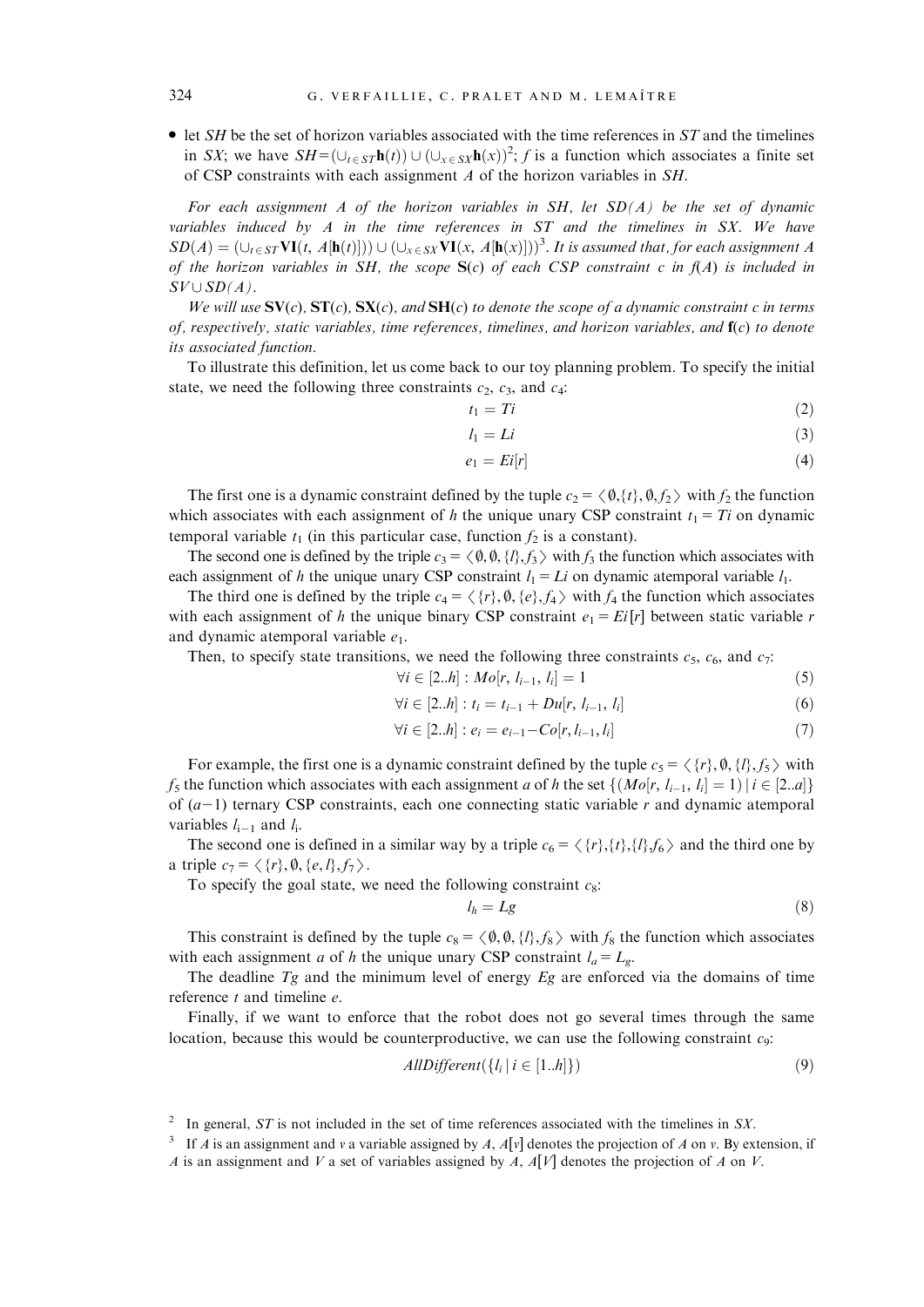This constraint is defined by the tuple  $c_9 = \langle \emptyset, \emptyset, \{l\}, f_9 \rangle$  with  $f_9$  the function which associates with each assignment *a* of *h* the unique global CSP constraint  $AllDifferent({l_i | i \in [1..a]})$ .

#### 3.9 Constraint networks on timelines

All these definitions can be put together in order to define constraint networks on timelines.

DEFINITION 10. A constraint network N on timelines (CNT) is a tuple  $\langle V, T, X, CV, CX \rangle$  where:

- $\bullet$  *V* is a finite set of static variables;
- T is a finite set of time references; it is assumed that  $\forall t \in T : \mathbf{h}(t) \in V$ : the horizons of all the time references belong to  $V$ ; they are considered as static variables;
- X is a finite set of timelines; it is assumed that  $\forall x \in X : t(x) \in T$ ;
- CV is a finite set of static constraints; it is assumed that  $\forall c \in CV : S(c) \subseteq V$ ;
- CX is a finite set of dynamic constraints; it is assumed that  $\forall c \in CV : (\mathbf{SV}(c) \subseteq V) \wedge$  $(\mathbf{ST}(c) \subseteq T) \wedge (\mathbf{SX}(c) \subseteq X).$

We will use  $V(N)$ ,  $T(N)$ ,  $X(N)$ ,  $CV(N)$ , and  $CX(N)$  to denote, respectively, the static variables, the time references, the timelines, the static constraints, and the dynamic constraints associated with a constraint network N on timelines.

It is assumed that a default dynamic constraint  $c_t$  is associated with each time reference  $t \in T$ . This constraint enforces that the temporal variables associated with a time reference are totally ordered. We have  $c_t = \langle \emptyset, \{t\}, \emptyset, f_t \rangle$  with f<sub>t</sub> the function which associates with each assignment a of **h**(t) the set  $\{(t_{i-1} \leq t_i)|i \in [2..a]\}$  of  $(a-1)$  binary CSP constraints.

It is moreover assumed that a default dynamic constraint  $c_x$  is associated with each timeline  $x \in X$ . This constraint enforces that if two temporal positions in a timeline are equal, the associated timeline values are equal too (a timeline can have only one value at a given time). We have  $c_x = \langle \emptyset, \{t(x)\}, \{x\}, f_x \rangle$  with  $f_x$  the function which associates with each assignment a of  $h(x)$  the set  $\{((\mathbf{t}(x)_{i-1} = \mathbf{t}(x)_i) \rightarrow (x_{i-1} = x_i)) | i \in [2..a]\} \text{ of } (a-1) \text{ CSP constraints.}$ 

The CNT which results from the modeling of our toy planning problem is defined by the tuple  $\langle \{r, h\}, \{t\}, \{l, e\}, \{c_1\} \{c_i | i \in [2..9]\}\rangle.$ 

## 3.10 Assignments

An assignment of a CNT is an assignment of all its static variables (including all the horizon variables) and of all the induced dynamic variables.

DEFINITION 11. An assignment  $A$  of a constraint network  $N$  on timelines is an assignment of all the static variables in  $V(N)$  and of all the dynamic ones in  $(\cup_{t \in T(N)} VI(t, A[h(t)])) \cup (\cup_{x \in X(N)}$  $VI(x, A[h(x)])).$ 

For example,  $\zeta r = 1$ ,  $h = 2$ ,  $t_1 = t_2 = 0$ ,  $l_1 = l_2 = A$ ,  $e_1 = e_2 = 10$  is a possible assignment of the instance of the toy planning problem we consider.

#### 3.11 Constraint satisfaction

The classical definition of the satisfaction of a constraint in the CSP framework (Rossi et al., 2006) is the following one:

DEFINITION 12. A CSP constraint c is satisfied by an assignment A if and only if:

- all the variables in  $S(c)$  are assigned by A;
- the projection  $A[S(c)]$  of A on the variables in  $S(c)$  is allowed by  $R(c): A[S(c)] \in R(c)$ .

This allows the satisfaction of any static constraint to be defined. For example, constraint  $c_1$  is satisfied by the assignment  $\langle r = 2, h = 3 \rangle$ , but not by the assignment  $\langle r = 2, h = 4 \rangle$ .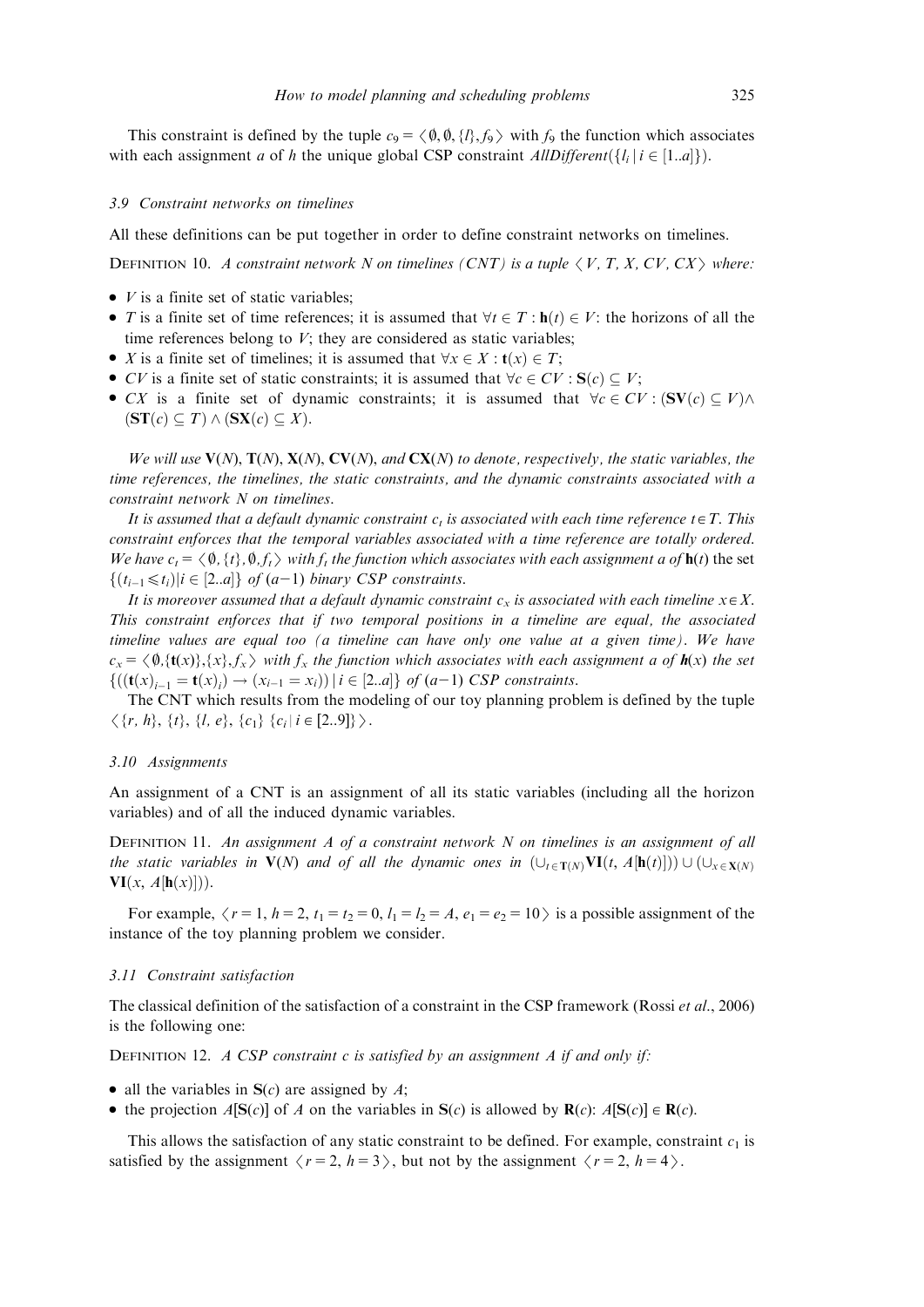| steps $i$    |   |    |  |
|--------------|---|----|--|
| time $t$     | 5 | 13 |  |
| location $l$ | B |    |  |
| energy $e$   |   |    |  |

**Figure 4** Tabular representation of the only solution, with  $r = 1$  (first robot chosen)

For dynamic constraints, we adopt the following definition:

DEFINITION 13. A dynamic constraint c is satisfied by an assignment A if and only if:

- all the horizon variables in  $SH(c)$  are assigned by A;
- all the CSP constraints in  $f(c)$  (A[SH(c)]) are satisfied.

For example, constraint  $c_5$  is satisfied by the assignment  $\langle r = 2, h = 3, l_1 = A, l_2 = B, l_3 = D \rangle$ , but not by the assignment  $\langle r = 2, h = 3, l_1 = A, l_2 = B, l_3 = C \rangle$  (no direct move possible from B to C for robot 2).

# 3.12 Solution of a constraint network on timelines

DEFINITION 14. A solution  $S$  of a constraint network  $N$  on timelines is an assignment of  $N$  such that all the constraints in  $CV(N)$  and  $CX(N)$  are satisfied.

For example,  $\zeta r = 1$ ,  $h = 4$ ,  $t_1 = 0$ ,  $t_2 = 5$ ,  $t_3 = 13$ ,  $t_4 = 18$ ,  $l_1 = A$ ,  $l_2 = B$ ,  $l_3 = C$ ,  $l_4 = D$ ,  $e_1 = 10$ ,  $e_2 = 8$ ,  $e_3 = 4$ ,  $e_4 = 2$  is a solution of the instance of the toy planning problem we consider and, in fact, the only solution of this instance. See Figure 4 for a tabular representation of this solution.

# 3.13 Consistency of a constraint network on timelines

DEFINITION 15. A constraint network  $N$  on timelines is consistent if and only if a solution exists.

Since it admits a solution, the instance of the toy planning problem we consider is consistent. However, if  $E[i]$  would, for example, be equal to 9 instead of 10, it would be inconsistent.

#### 4 Modeling the mission management problem for a team of unmanned air vehicles

The problem we consider is inspired from the international competition of small unmanned air vehicles (Micro Air Vehicle Conference Competition; see, for example, http://www.nal.res.in/ mav08/). Its data are as follows:

- a number NA of *areas* to be visited, each containing a *target*; areas are assumed to be all different; they are numbered from 1 to  $NA$ ;
- for each area  $a \in [1..NA]$ , its type  $TY_a$ , with three possible values EI, SC, and DR:
	- $\circ$  if  $TY_a = EI$ , a contains a target to be *identified* by using a camera and performing an *eight* over a;
	- $\circ$  if  $TY_a = SC$ , a contains a target to be *localized* by using a camera too and performing a scan over a;
	- $\circ$  if  $TT_a = DR$ , a contains a target to be *touched* by using one marble and performing a *drop*;
- a unique *takeoff* and *landing area HO* for all the vehicles; number 0 is associated with this area;
- $\bullet$  a number NV of vehicles; vehicles are numbered from 1 to NV;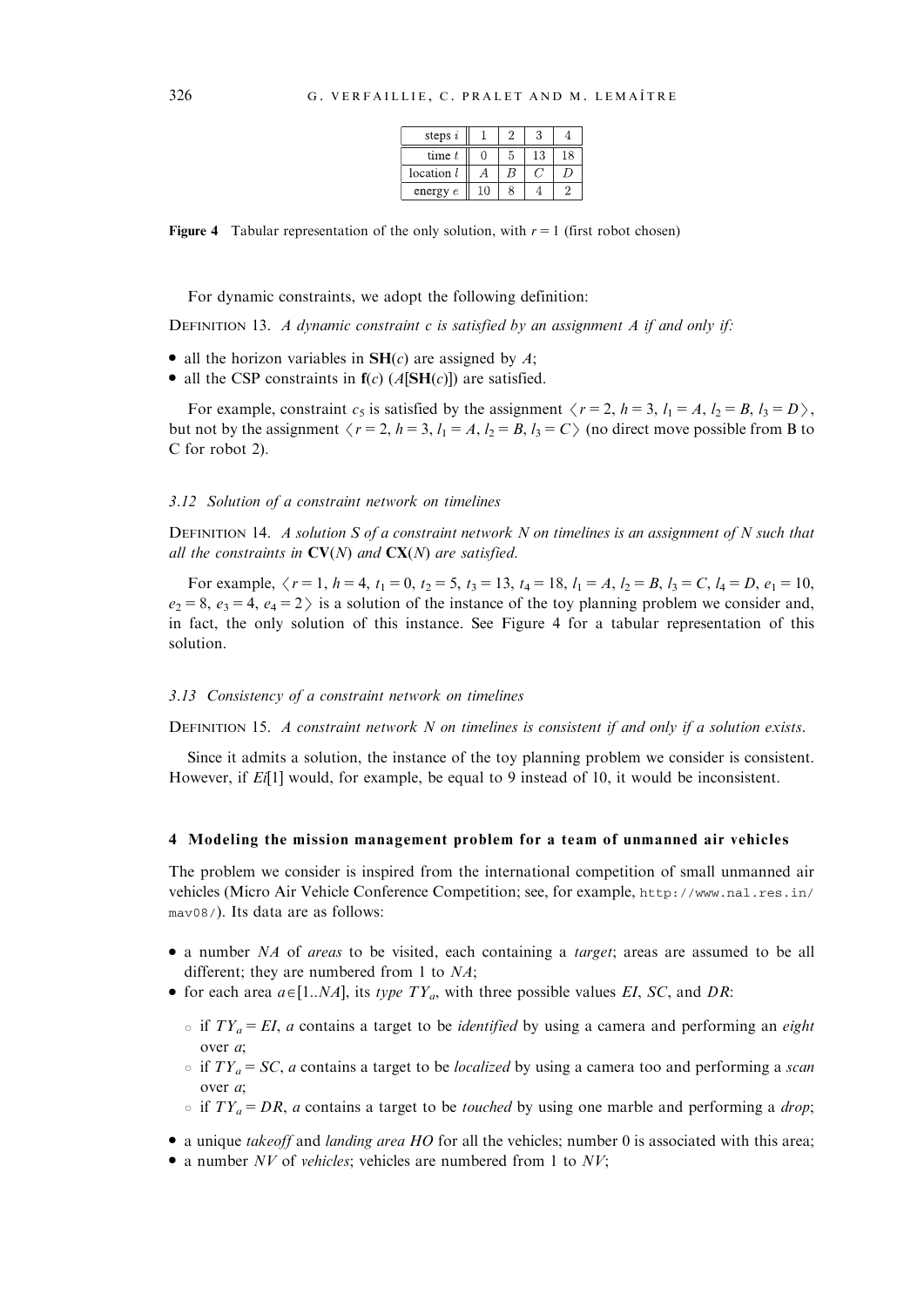

Figure 5 Graphical representation of a solution of the mission management problem for a team of unmanned air vehicles

- for each vehicle  $v \in [1..NV]$ , a boolean  $CA_v$  equal to 1 if and only if v embeds a *camera*, the number  $NM_{v}$  of *marbles* initially available in v, and the *speed*  $SP_{v}$  of v;
- for each vehicle  $v \in [1..NV]$  and each action ac among actions TO, LA, EI, SC, and DR (takeoff, landing, eight, scan, and drop), the expected duration  $DU_{v, ac}$  of a when performed by  $v$ ;
- for each pair a,  $a' \in [0..NA]$  of areas, including HO, the distance  $DI_{a,a'}$  from a to  $a'$ ;
- a minimum duration DUmin between two takeoffs or landings of different vehicles at HO.
- a maximum *mission duration MD*:

The problem is to visit and handle all the areas using the team of vehicles. See Figure 5 for a graphical representation of a solution of an instance involving three vehicles, four targets to be identified, three to be localized, and three to be touched.

To show the modeling power and the versatility of the CNT framework, we propose three models of this problem:

- 1. in Section 4.1, an action-based model, inspired from SAT or CSP encodings of planning problems (Kautz & Selman, 1992), which describes the preconditions and the effects of the possible actions and uses only dynamic variables and constraints, except the static horizon variables;
- 2. in Section 4.2, a mixed model, which modifies the previous one by introducing some static variables and constraints;
- 3. in Section 4.3, a constraint-based model, inspired from CSP encodings of resource constrained scheduling problems (Baptiste et al., 2001), which uses only static variables and constraints.

#### 4.1 Action-based model

Let  $AC = \{TO, LA, EI, SC, DR, GO, NO\}$  (takeoff, landing, eight, scan, drop, goto, and nothing) be the set of possible actions. The NO action is useful because all the vehicles but one must wait before taking off because of the minimum duration between takeoffs and landings.

We have  $N<sub>V</sub>$  vehicles that will evolve in parallel, with no synchronization between the starting times of the actions performed by each vehicle. As a consequence, NV sets of timelines can be used to model this problem, each set associated with one vehicle and having its own time reference. With each vehicle  $v \in [1..NV]$ , we associate a time reference  $ti<sub>v</sub>$  and four timelines, which share the same time reference  $t_i$ : a timeline  $fl_v$  to represent the fact that v is flying or not, a timeline  $at_v$  to represent its current *position* (area), a timeline  $nm<sub>v</sub>$  to represent the current number of available *marbles*, and a timeline  $ac_v$  to represent the current *action*.

Since, for each vehicle  $\nu$ , there is at least one step associated with the initial state and at most  $NSmax = 2 \cdot NA + 3$  steps in the case in which all the areas are handled by the same vehicle, the domain of the horizon of each time reference  $t_i$  is [1..*NSmax*]. Since MD is the maximum duration, the domain of each time reference  $t_i$ , is [0..*MD*]. For each vehicle v, the domains of the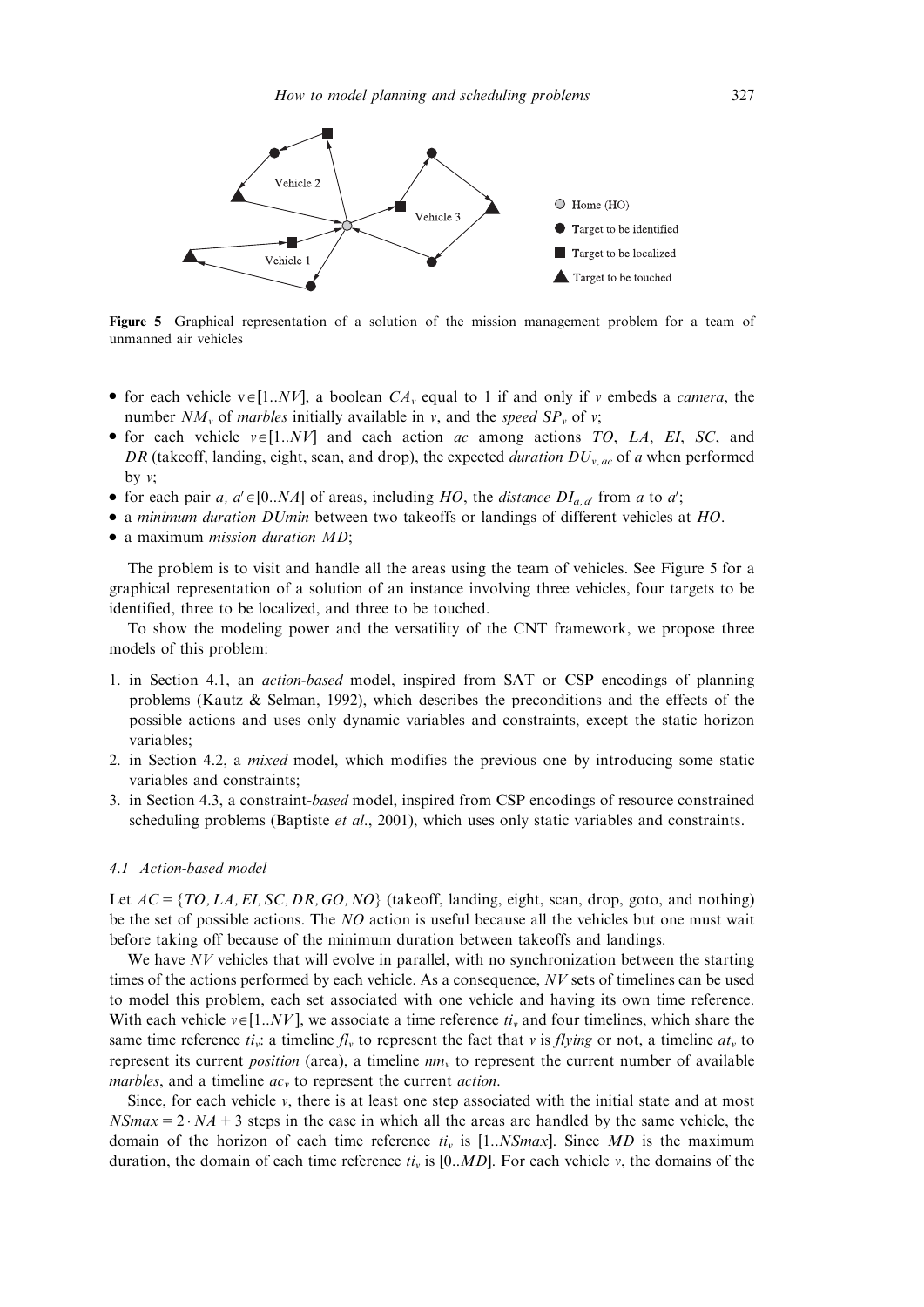timelines  $f_v$ ,  $at_v$ ,  $nm_v$ , and  $ac_v$  are, respectively,  $\{0, 1\}$ ,  $[0..NA]$ ,  $[0..NM_v]$ , and AC. These choices result in the following constraints:

Initial state of each vehicle:

$$
\forall v \in [1..NV]: \quad fl_{v,1} = 0 \tag{10}
$$

$$
at_{v,1}=0 \tag{11}
$$

$$
nm_{v,1}=NM_v\tag{12}
$$

$$
ac_{v,1} \in \{TO, NO\} \tag{13}
$$

$$
ti_{v,1} = 0 \tag{14}
$$

Final state of each vehicle:

$$
\forall v \in [1..NV]: \quad fl_{v,\mathbf{h}(ti_v)} = 0 \tag{15}
$$

$$
at_{v,\mathbf{h}(ti_v)} = 0 \tag{16}
$$

$$
ac_{v, \mathbf{h}(ti_v)} = NO \tag{17}
$$

Conditions and effects of a takeoff:

$$
\forall v \in [1..NV], \forall i \in [1..h(ii_v)-1]:(ac_{v,i} = TO) \rightarrow ((at_{v,i} = 0) \land (fl_{v,i} = 0) \land (fl_{v,i+1} = 1) \land (ti_{v,i+1} - ti_{v,i} = DU_{v,TO}))
$$
(18)

Conditions and effects of a landing:

$$
\forall v \in [1..NV], \forall i \in [1..h(ii_v)-1]:(ac_{v,i} = LA) \rightarrow ((at_{v,i} = 0) \land (fl_{v,i} = 1) \land (fl_{v,i+1} = 0) \land (ti_{v,i+1} - ti_{v,i} = DU_{v,LA}))
$$
(19)

Conditions and effects of an eight:

$$
\forall v \in [1..NV], \forall i \in [1..h(ii_v)-1]:(ac_{v,i} = EI) \rightarrow ((TY_{at_{v,i}} = EI) \land (fl_{v,i} = 1) \land (CA_v = 1) \land (ti_{v,i+1} - ti_{v,i} = DU_{v,EI}))
$$
(20)

Conditions and effects of a scan:

$$
\forall v \in [1..NV], \forall i \in [1..h(ii_v)-1]:(ac_{v,i} = SC) \rightarrow ((TY_{at_{v,i}} = SC) \land (fl_{v,i} = 1) \land (CA_v = 1) \land (ti_{v,i+1} - ti_{v,i} = DU_{v,SC}))
$$
(21)

Conditions and effects of a drop:

$$
\forall v \in [1..NV], \forall i \in [1..h(ii_v)-1]:(ac_{v,i} = DR) \rightarrow ((TY_{at_{v,i}} = DR) \land (fl_{v,i} = 1) \land (nm_{v,i} - nm_{v,i+1} = 1) \land (ti_{v,i+1} - ti_{v,i} = DU_{v,DR}))
$$
(22)

Conditions and effects of a move:

$$
\forall v \in [1..NV], \forall i \in [1..h(ii_v)-1]:(ac_{v,i} = GO) \rightarrow ((at_{v,i+1} \neq at_{v,i}) \land (fl_{v,i} = 1) \land (ti_{v,i+1} - ti_{v,i} = DI_{at_{v,i},at_{v,i+1}}/SP_v))
$$
(23)

Conditions of a null action:

$$
\forall v \in [1..NV], \forall i \in [1..h(ii_v)] : (ac_{v,i} = NO) \rightarrow ((at_{v,i} = 0) \land (fl_{v,i} = 0))
$$
(24)  
Conditions of change for attributes *fl*, *at*, and *nm*:

$$
\forall v \in [1..NV], \forall i \in [1..h(ii_v)-1] : (fl_{v,i+1} \neq fl_{v,i}) \rightarrow (ac_{v,i} \in \{TO, LA\})
$$
 (25)

$$
(at_{v,i+1} \neq at_{v,i}) \rightarrow (ac_{v,i} = GO)
$$
 (26)

$$
(nm_{v,i+1} \neq nm_{v,i}) \rightarrow (ac_{v,i} = DR) \tag{27}
$$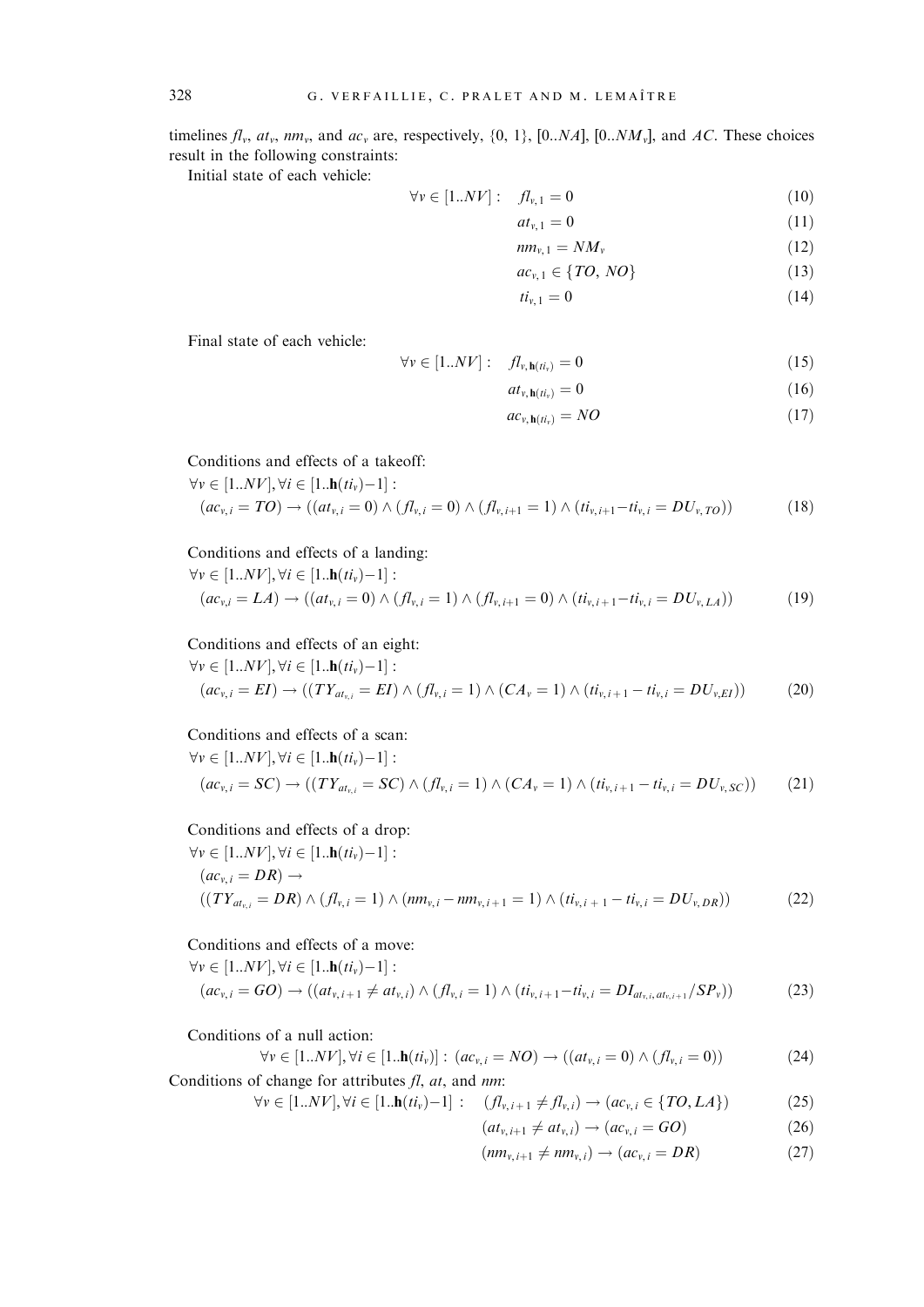Each area must be handled once and only once by the team of vehicles<sup>4</sup>:

$$
\forall a \in [1..NA]: \sum_{\nu=1}^{NV} \sum_{i=1}^{\mathbf{h}(u_{\nu})} ((at_{\nu,i} = a) \land (ac_{\nu,i} = TY_a)) = 1
$$
 (28)

Minimum duration between takeoffs and landings:

$$
\forall v, v' \in [1..NV]|v < v', \forall i \in [1..h(ii_v)-1], \forall i' \in [1..h(ii_{v'})-1]:((ac_{v,i} \in \{TO, LA\}) \land (ac_{v',i'} \in \{TO, LA\})) \rightarrow((ti_{v',i'} \geq ti_{v,i+1} + DUmin) \lor (ti_{v,i} \geq ti_{v',i'+1} + DUmin))
$$
\n(29)

For each vehicle, an action cannot be followed by the same action:

$$
\forall v \in [1..NV], \forall i \in [1..h(it_v)-1]: ac_{v,i+1} \neq ac_{v,i} \tag{30}
$$

No landing can be followed by a takeoff:

$$
\forall v \in [1..NV], \forall i \in [1..h(it_v)-1]: (ac_{v,i}=LA) \rightarrow (ac_{v,i+1} \neq TO)
$$
\n(31)

For each vehicle, null actions occur only at the beginning or at the end of the sequence of actions:

$$
\forall v \in [1..NV], \forall i \in [2..h(ii_v)-1]: ac_{v,i} \neq NO \tag{32}
$$

Such a modeling is driven by two principles used by SAT or CSP encodings of planning problems (Kautz & Selman, 1992):

- <sup>&</sup>gt; the presence of an action implies its preconditions and its effects, and effects are effective changes in timeline values (see constraints  $c_{18}$  to  $c_{24}$ );
- any effective change in a timeline value is justified by an action (see constraints  $c_{25}$  to  $c_{27}$ ).

Constraints  $c_{28}$  are global constraints on the actions performed by the team of vehicles. Constraints  $c_{30}$  to  $c_{32}$  constrain the sequence of actions performed by each vehicle and rule out inconsistent or sub-optimal solutions, such as performing a landing followed by a takeoff.

Resource constraints such as the fact that a drop cannot be triggered when the number of available marbles is null are enforced by the domain of timelines  $nm_v$ . In the same way, the maximum mission duration is enforced by the domain of time references  $t_i$ .

## 4.2 Mixed model

We can modify the previous model by introducing static variables such as, for each area, the vehicle in charge of handling it. For each area  $a \in [1..NA]$ , let  $v_a$  be a static variable of domain  $[1..NV]$ , which represents the *vehicle* in charge of a.

The introduction of such variables modifies constraints  $c_{20}$ ,  $c_{21}$ , and  $c_{22}$ . For example, constraint  $c_{20}$ , which specifies the conditions and effects of an eight, becomes:

$$
\forall v \in [1..NV], \forall i \in [1..h(ii_v)-1]:(ac_{v,i} = EI) \rightarrow((TY_{at_{v,i}} = EI) \land (v_{at_{v,i}} = v) \land (fl_{v,i} = 1) \land (CA_v = 1) \land (ti_{v,i+1} - ti_{v,i} = DU_{v,EI}))
$$
(33)

More importantly, it simplifies constraint  $c_{28}$ , because it suffices now to specify that each area must be handled once and only once by the vehicle in charge of it:

$$
\forall a \in [1..NA] : \sum_{i=1}^{\mathbf{h}(t_{v_a})} ((at_{v_a,i} = a) \land (ac_{v_a,i} = TY_a)) = 1
$$
\n(34)

<sup>&</sup>lt;sup>4</sup> As is usual in CP tools, a constraint c is considered equivalent to a boolean variable b equal to 1 if c is satisfied and 0 otherwise (constraint reification).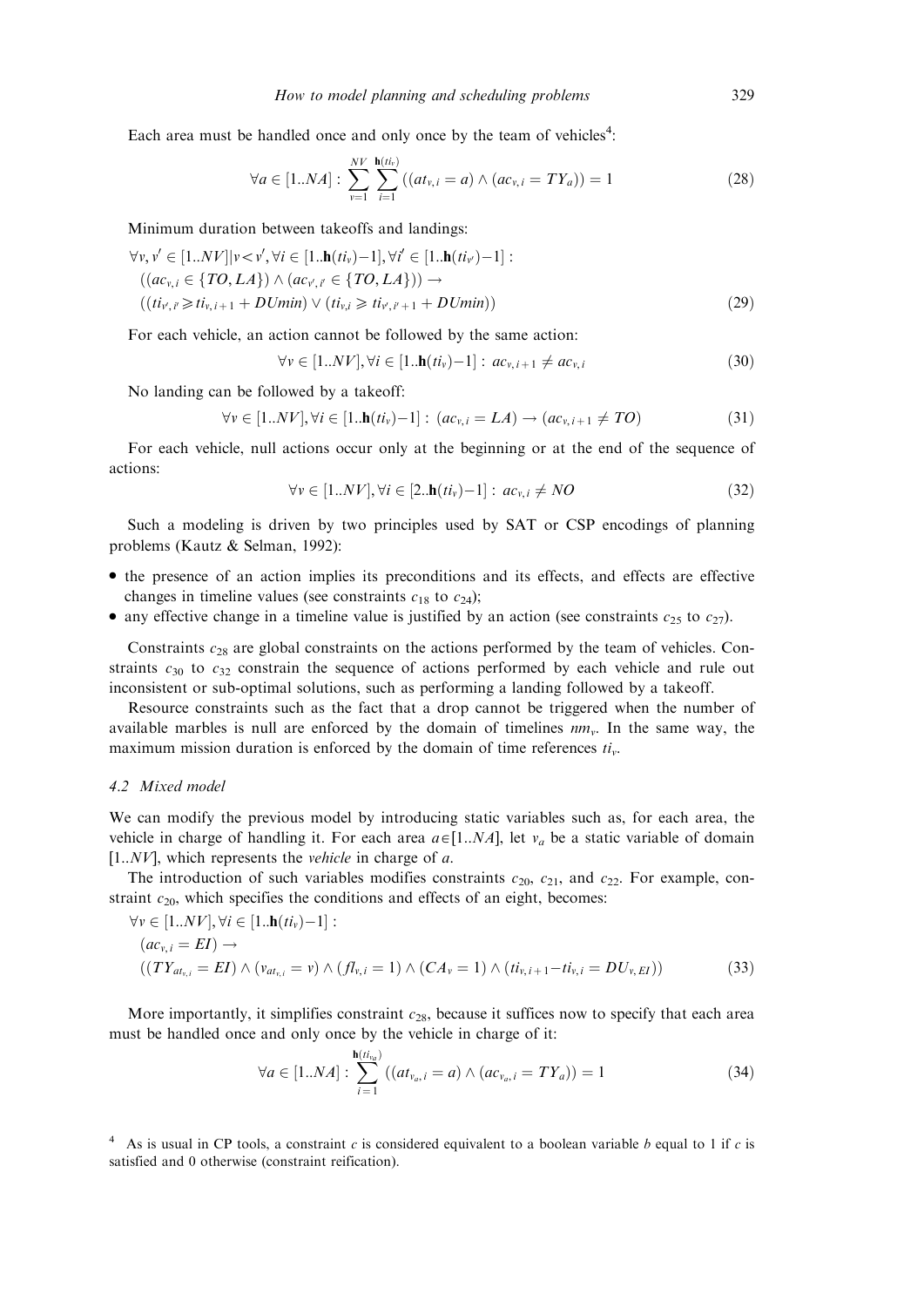It would be possible to go further by introducing other static variables, such as, for each vehicle  $\nu$ and each position p in the sequence of the areas visited by v, the area visited by v at position p in the sequence. We do not detail the associated model and go directly to a pure constraint-based model.

#### 4.3 Constraint-based model

It is indeed possible to build a pure constraint-based model, using only static variables and constraints. Let us consider the following static variables:

- for each area  $a \in [1..N4]$ , a variable  $V_a$  of domain  $[1..NV]$ , which represents the vehicle in charge of a;
- for each vehicle  $v \in [1..NV]$ , a variable  $n<sub>v</sub>$  of domain [0..NA], which represents the number of areas handled by v;
- for each vehicle  $v \in [1..NV]$  and each position  $p \in [1..NA]$ , a variable  $a_{v,p}$  of domain [0..NA], which represents the area visited by  $v$  at position  $p$  in the sequence of the areas visited by  $v$ ; by default,  $a_{v,p} = 0$  when no area is visited by v at position p;
- for each vehicle  $v \in [1..NV]$ , a variable  $s<sub>v</sub>$  of domain [0..*MD*], which represents the starting time of the takeoff of v;
- finally, for each vehicle  $v \in [1..NV]$ , a variable  $e<sub>v</sub>$  of domain [0..*MD*], which represents the ending time of the landing of v.

Note that some variables, such as  $n_v$  or  $e_v$ , are redundant, but useful to express some constraints in a more concise way. This choice of variables induces the following constraints:

Constraints between variables  $v_a$  and variables  $n_v$ :

$$
\forall v \in [1..NV] : n_v = \sum_{a=1}^{NA} (v_a = v)
$$
\n(35)

Constraints on variables  $a_{v,p}$ :

$$
\forall v \in [1..NV], \forall a \in [1..NA] : \sum_{p=1}^{NA} (a_{v,p} = a) \leq 1 \tag{36}
$$

Constraints between variables  $v_a$  and variables  $a_{v, p}$ :

$$
\forall v \in [1..NV], \forall a \in [1..NA] : (v_a = v) \leftrightarrow \left(\sum_{p=1}^{NA} (a_{v,p} = a) = 1\right)
$$
 (37)

Constraints between variables  $n_v$  and variables  $a_{v,v}$ :

$$
\forall v \in [1..NV], \forall p \in [1..NA]: (a_{v,p} = 0) \leftrightarrow (p > n_v)
$$
\n
$$
(38)
$$

A camera is required for identification and localization:

$$
\forall a \in [1..NA]: (TY_a \in \{EI, SC\}) \rightarrow (CA_{\nu_a} = 1)
$$
\n
$$
(39)
$$

One marble is required for each touching:

$$
\forall v \in [1..NV] : \sum_{a=1}^{NA} ((v_a = v) \wedge (TY_a = DR)) \le NM_v \tag{40}
$$

Duration of the mission of each vehicle:

$$
\forall v \in [1..NV] : (n_v = 0) \rightarrow (s_v = e_v = 0)
$$
  
\n
$$
(n_v > 0) \rightarrow (e_v - s_v = DU_{v, TO} + DU_{v, LA} + \sum_{a=1}^{NA} (v_a = v) \cdot DU_{v, TY_a} +
$$
  
\n
$$
(DI_{0, a_{v,1}} + DI_{a_{v, NA}, 0} + \sum_{p=1}^{NA-1} DI_{a_{v, p}, a_{v, p+1}})/SP_v)
$$
\n(41)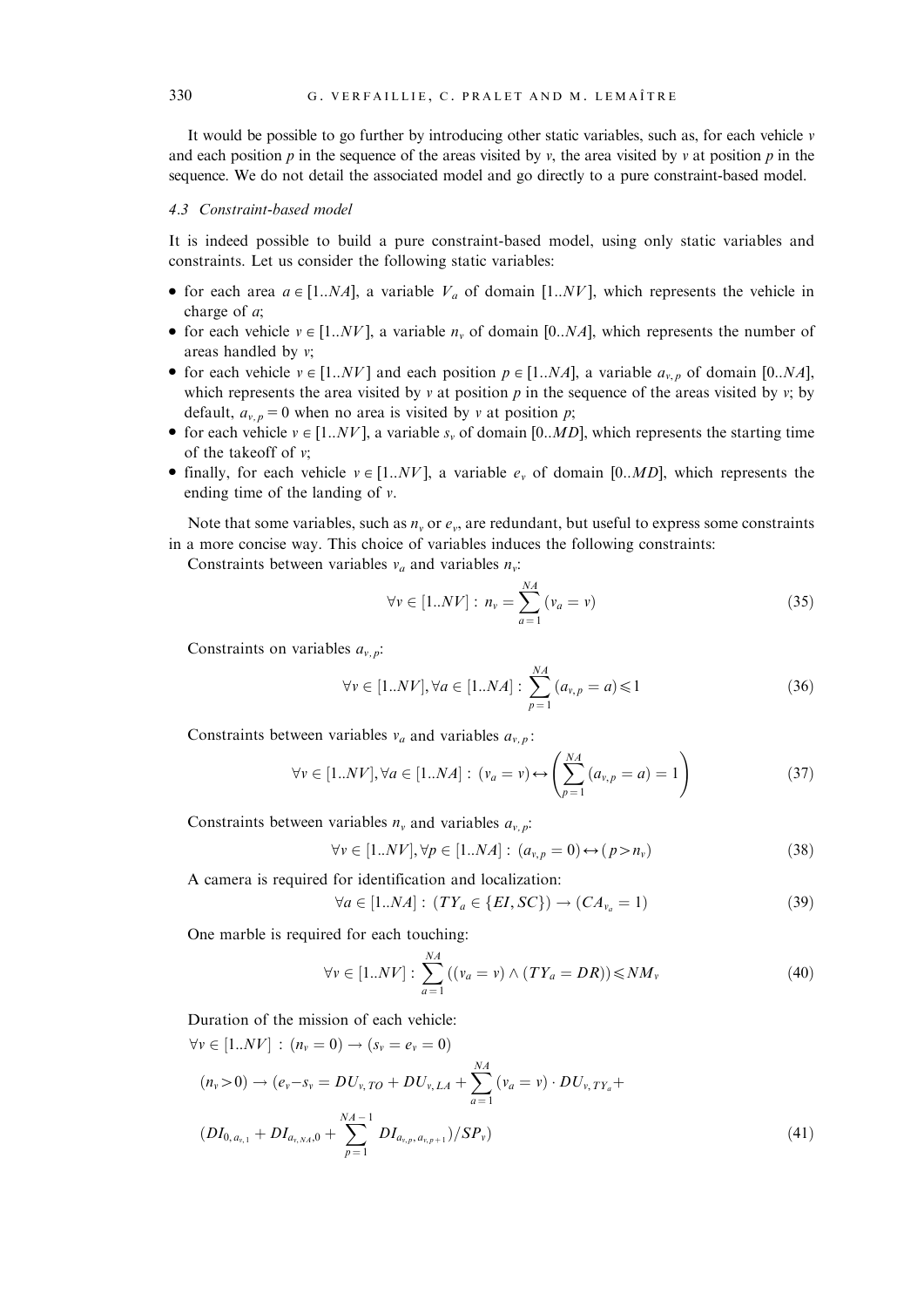Minimum duration between takeoffs and landings. Let *tlints* =  $\cup_{v \in [1..N_V]} |_{n_v > 0}$  {[ $s_v..(s_v + DU_{v,TO} + D_{v,TO})$ }]  $[DUmin]$ ,  $[(e_v - DU_{v,LA})..(e_v + DUmin)]$  be the set of the takeoff and landing temporal intervals enlarged by  $D$ Umin. For any set ints of temporal intervals, let NoOverlap(ints) be the global scheduling constraint which enforces that there is no overlap between temporal intervals in *ints*:

$$
No Overlap(tlinks) \tag{42}
$$

#### 4.4 Discussion

These three models of the same problem show the versatility of the CNT framework which can support various modeling styles. People from the Planning community would certainly prefer the first action-based model, whereas other people from the Constraint and Integer Linear Programming (CP and ILP) communities would naturally prefer the third constraint-based one.

The three models can be implemented using classical CP tools, taking advantage, for the first two models, of the bounded number of steps and introducing null actions when steps are not used. For the moment, we only implemented the first action-based model using OPL (http://www. ilog.com/products/oplstudio/) and did not perform intensive experiments using the three models on instances of various sizes.

## 5 Modeling the mission management problem for an Earth observing satellite

The problem we consider now is a very simplified version of the problem of management of the observations performed by an autonomous Earth observing satellite. For example, data memorization and downloading constraints are omitted. A description of the whole problem, a timeline-based model, and approximate solving algorithms are presented in Pralet and Verfaillie (2008a). The data of the simplified version are as follows:

- a planning horizon defined by its starting and ending times STA and END;
- satellite features such as the minimum and maximum levels of energy ENmin and ENmax, the power Psun delivered by the solar panels during day periods, the powers Psat and Pob consumed, respectively, by the platform and by any observation action, and the *rotation speed* MS of the sight mirror;
- an *initial state* defined by the initial *energy* level  $EN_0$  and the initial *orientation*  $OR_0$  of the sight mirror;
- a set *OB* of *observations* to be performed with, for each observation  $o \in OB$ , the observation duration  $DO<sub>o</sub>$ , the number  $NO<sub>o</sub>$  of possible *observation windows* over the planning horizon and, for each window  $k \in [1..NO_{o}]$ , its starting time  $SO_{o,k}$  and the required orientation  $OR_{o,k}$  of the sight mirror;
- a number NE of eclipse windows for the satellite over the planning horizon with, for each window  $k \in [1..NE]$ , its starting time  $SE_k$  and its duration  $DE_k$ .

Two observations of different ground areas cannot be performed in parallel. Moreover, sufficient time is necessary between the end of an observation and the beginning of the following one to allow change in the sight mirror orientation to be performed.

The problem is to perform an optimal subset of  $OB$  over the planning horizon. The definition of the optimization criterion is omitted in this article. See Figure 6 for a temporal representation of a solution involving nine observation windows and two eclipse windows.

Although we proposed three different models of the mission management problem for a team of unmanned air vehicles in Section 4, we propose only one mixed model of this problem which we consider to be the most appropriate. This CNT model combines static variables to represent observation decisions with dynamic variables to represent the way state attributes such as energy evolve with time. It therefore combines static and dynamic constraints.

To represent observation decisions, we can first use the following static variables: for each observation  $o \in OB$ , the chosen *observation window no<sub>o</sub>*  $\in [0..NO_o]$  (value 0 represents the fact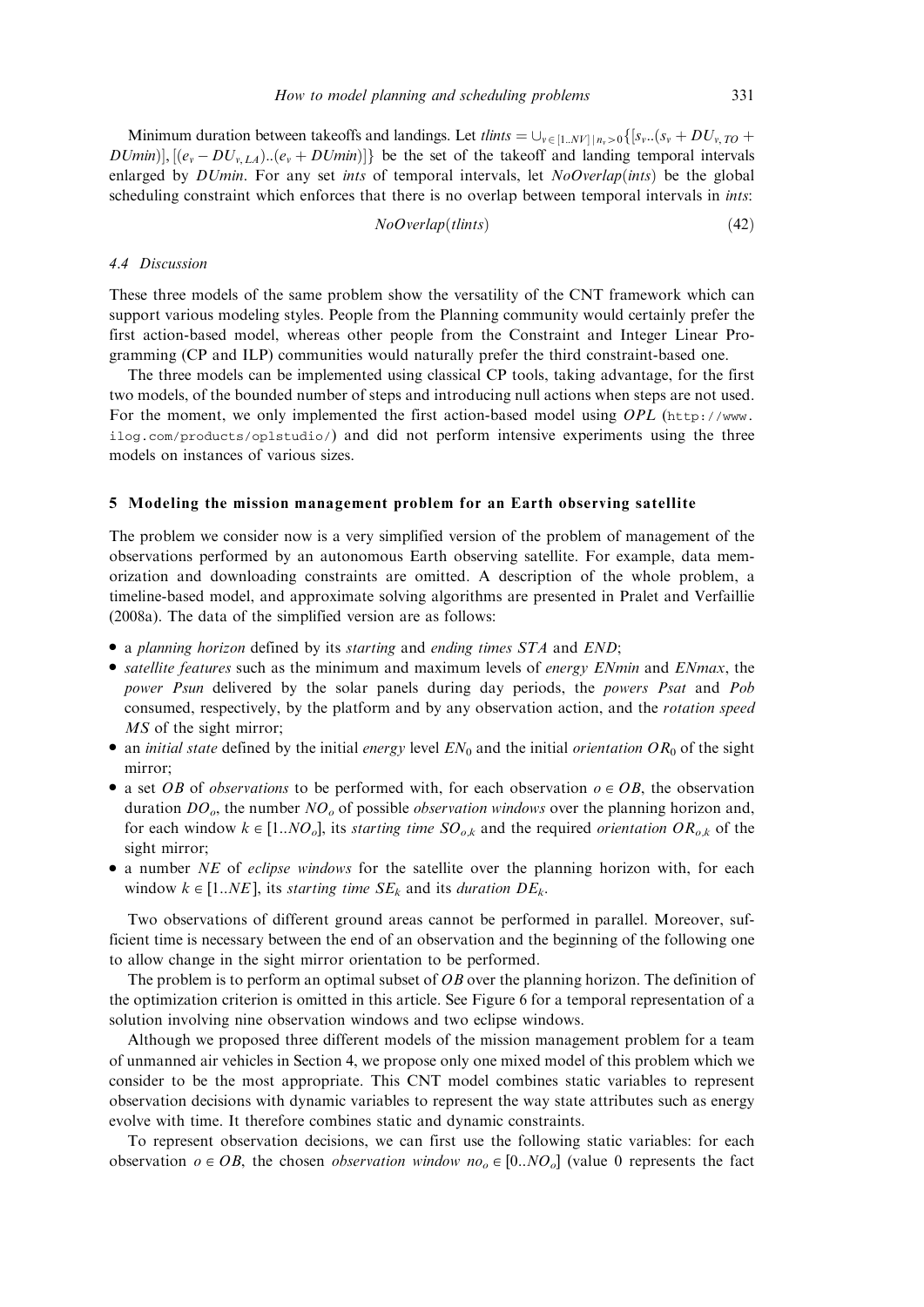

Figure 6 Temporal representation of a solution of the mission management problem for an Earth observing satellite

that  $o$  is not performed) and the associated observation *starting* and *ending times* so<sub>o</sub> and  $eo<sub>o</sub> \in [STA..END].$ 

Then, to represent the evolution of the state of the satellite, we can use a set of fully synchronized timelines. In fact, we consider one time reference  $ti$  and three timelines, which share the same time reference  $ti$ : two timelines  $ob$  and  $ec$ , which respectively, represent the fact that the satellite is *observing* or not and in an *eclipse* period or not, and one timeline *en* which represents the current level of available energy.

Since there are at least two steps associated with times  $STA$  and  $END$  and at most  $NSmax =$  $2 \cdot (NO + NE) + 2$  steps in the case where all the observations are performed and all the window starting and ending times are different, the domain of time reference ti is  $[STA..END]$  and the domain of its horizon is  $[2..NSmax]$ . The domains of timelines *ob*, *ec*, and *en* are, respectively,  $\{0, 1\}$ ,  $\{0, 1\}$ , and [*ENmin..ENmax*]. These choices result in the following constraints:

Starting and ending times of an observation: the starting time is the starting time of the chosen window; the ending time is the starting time plus the duration; if the observation is not performed, then the starting and ending times are arbitrarily set to STA:

$$
\forall o \in OB: \quad (no_o \neq 0) \rightarrow (so_o = SO_{o,no_o}) \tag{43}
$$

$$
(noo \neq 0) \rightarrow (eoo = soo + DOo)
$$
\n(44)

$$
(noo = 0) \rightarrow (soo = eoo = STA)
$$
\n(45)

Constraints between observations: if two observation windows are conflicting and if the first one is performed, the second one cannot be performed; moreover, if an observation window is in conflict with the initial mirror orientation, it cannot be performed:

 $\forall o, o' \in OB, \forall k \in [1..NO_o], \forall k' \in [1..NO_{o'}]$ 

$$
((o \neq o') \land (SO_{o,k} \leq SO_{o',k'}) \land (SO_{o',k'} < SO_{o,k} + DO_o + \frac{|OR_{o,k} - OR_{o',k'}|}{MS})) :
$$
\n
$$
(no_o = k) \rightarrow (no_{o'} \neq k') \tag{46}
$$

$$
\forall o \in OB, \forall k \in [1..NO_o] \mid SO_{o,k} < STA + \frac{|OR_{o,k} - OR_0|}{MS} : no_o \neq k \tag{47}
$$

Initial state:

$$
en_1 = EN_0 \tag{48}
$$

$$
ti_1 = STA \tag{49}
$$

Observing and eclipse states:

$$
\forall i \in [1..h(ii)] : (ob_i = 1) \leftrightarrow \vee_{o \in OB} (so_o \leq ti_i < eo_o)
$$
 (50)

$$
(ec_i = 1) \leftrightarrow \vee_{k=1}^{NE} (SE_k \leq t i_i \leq SE_k + DE_k)
$$
 (51)

Energy evolution: it is assumed to be piecewise linear; the available energy is therefore equal to the energy previously available, plus what has been produced by the solar panels if the satellite was not in an eclipse period and minus what has been consumed by the platform and by observation if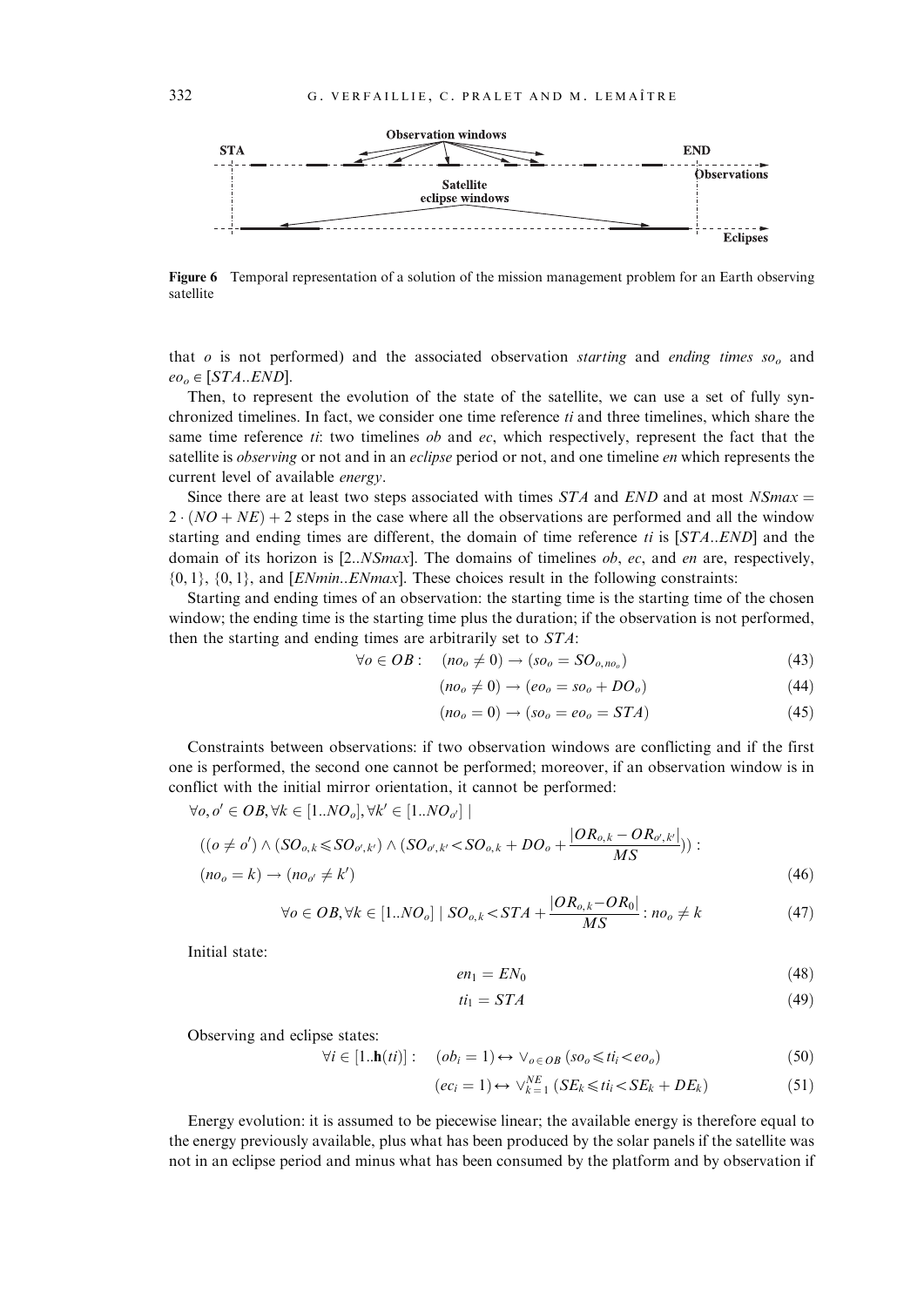the satellite was observing, with a maximum of ENmax; note that the minimum level of energy ENmin is enforced via the domain of timeline en:

$$
\forall i \in [1..h(ii)-1]:en_{i+1} = min(ENmax, en_i + (ti_{i+1}-ti_i) \cdot ((1-ec_i) \cdot Psum - Psat - ob_i \cdot P_{ob}))
$$
(52)

Temporal positions of the successive steps: let  $ots = \bigcup_{\theta \in OB|so_{\theta} \neq eo_{\theta}} \{so_{\theta}, eo_{\theta}\}\$  and  $ets = \bigcup_{\theta \in OB|so_{\theta} \neq eo_{\theta}} \{so_{\theta}, eo_{\theta}\}\$  $\cup_{k \in [1..NE]} \{ SE_k, SE_k + DE_k \}$  be, respectively, the sets of effective observation and eclipse starting and ending times; let  $ts = ots \cup (ets \cup \{END\})$ ; the temporal position of the next step is defined as follows:

$$
\forall i \in [1..h(ii) - 1] : ti_{i+1} = max\{t \in ts \mid t > ti_i\}
$$
\n(53)

Final state:

$$
ti_{h(ii)} = END \tag{54}
$$

Constraints  $c_{43}$  to  $c_{47}$  are static, whereas the following ones are dynamic.

Taking advantage of the bounded number of steps, this model has been first implemented using the CP tool Comet (http://www.comet-online.org/). Then, we designed a more efficient dedicated algorithm, implemented in Java and intended to be embedded in the on-board control software of a satellite.

#### 6 How to use the Constraint Network on Timelines framework

The objective of the CNT framework is to offer a modeler all the basic elements that enable him/ her to model any discrete event dynamic system and the properties he/she knows or wants to verify or to enforce on it. However, since these elements are very basic, it may be difficult to select the right ones and to organize them in order to model properly a complex system. In this section, we provide a modeler with some guidelines that may help him/her in this task.

First, since the CNT framework is an extension of the CSP framework, it is possible to reuse all the modeling experience accumulated in the CSP framework and in related frameworks such as SAT or ILP, by looking at models of scheduling and planning problems in these frameworks.

Second, experience in modeling using variable and constraint-based frameworks such as CSP, SAT, or ILP shows that the crucial choice is the choice of the variables. Since the CNT framework distinguishes static variables from dynamic ones, it is crucial to decide on what the static and dynamic variables will be. Although the three models of the same problem in Section 4 show that several options are often candidate, some sensible rules can be followed. Static variables are useful to represent choices that must be made once and only once such as, for example, in the illustrative problem of Section 2, the robot that is chosen for the mission or, in the problem of Section 4, for each area a, the vehicle in charge of a. Time references are naturally useful to represent the temporal positions of the successive steps. As for the timelines, they are useful to represent the choices that must be made at each step such as, for example, in the illustrative problem of Section 2, the location that is visited at each step. They are also useful to represent the consequences at each step of the choices made for static or dynamic variables such as, for example, in the illustrative problem of Section 2, the level of energy at each step. In fact, it is sensible to associate a timeline with each dynamic attribute x of the system, that is, with each attribute  $x$ whose value evolves step after step, whatever x represents: a component of the state of the system or its environment, or an event from the system, its environment, or its controller. Then, the definition of constraints naturally follows the choice of variables. If constraints cannot be easily expressed with the chosen variables, the choice of variables must be reconsidered.

Third, timelines may be either synchronized by sharing the same time reference, or nonsynchronized by using several time references. Synchronized timelines are useful when evolutions are fully synchronized, as in the illustrative problem of Section 2, or partially but strongly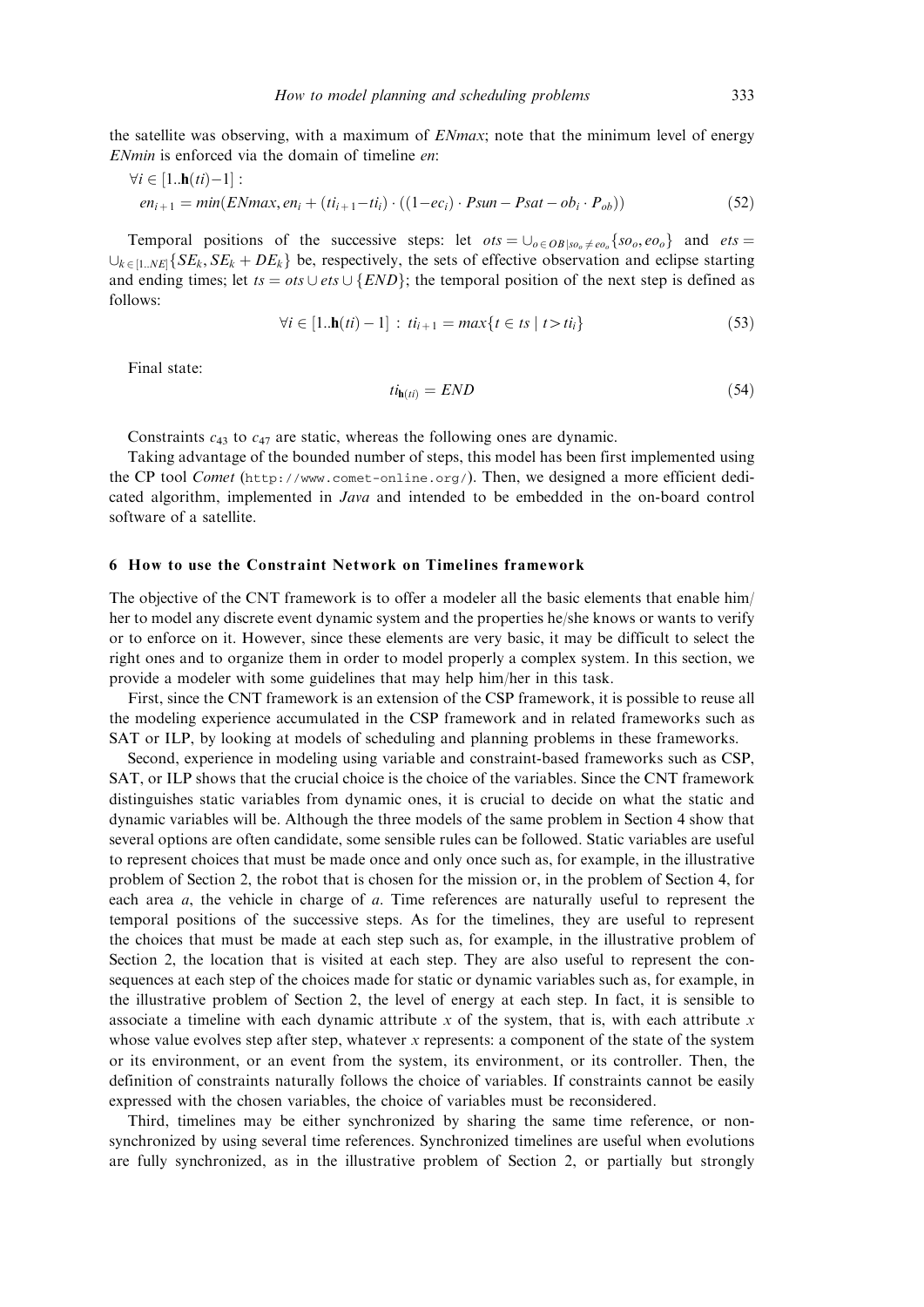synchronized as in the problem of Section 5, where observations and eclipses together impact the level of energy. In contrast, non-synchronized timelines are useful when evolutions are fully nonsynchronized or partially but weakly synchronized as in the problem of Section 4, where vehicles must synchronize their actions only when taking off and landing. Using several time references implies defining temporal constraints between time references in order to partially synchronize them, as Constraint 29 does in the problem of Section 4.

## 7 Related work

Contrary to classical frameworks used in the planning and scheduling community, such as STRIPS, RCPSP, or PDDL (Fox & Long, 2003), which are all built around the notions of *action*, *precondition*, effect, duration, and resource *consumption*, the CNT framework is a more basic modeling framework, built around the notions of *time reference*, *timeline*, and *constraint*. As shown in this article, this is one of its strengths because this allows complex dynamic phenomena such as concurrent interdependent evolutions or complex requirements such as constraints on sequences of actions or states to be precisely modeled. From the knowledge engineering point of view, this may be one of its weaknesses because building and checking models may be more difficult when using lower-level constructs. However, nothing prevents us from building on top of the basic CNT framework generic higher-level constructs that would be closer to the modeler point of view. This would enable the modeler to choose freely, according to his own habits and needs, between low and high level modeling constructs. However, the identification of the right constructs and their implementation remains a work to be done, for which experience in planning, scheduling, and CP will be useful.

With regard to the use of *constraints* in planning and scheduling, the CSP framework and associated CP tools have been used for many years to model and solve scheduling problems (Baptiste et al., 2001). Things are more recent and a bit more problematic with planning problems. The main obstacle to a CSP modeling of planning problems is clearly the unknown, possibly unbounded, number of steps, and thus of variables and constraints. Such an obstacle is absent from scheduling problems, where the number of tasks and resources to manage is known. Nareyek et al. (2005) propose a survey of various attempts to overcome this obstacle and to combine Artificial Intelligence planning and CP. The CNT framework follows the last approach among the three they distinguish:

- <sup>&</sup>gt; in the first approach used by planning tools such as IxTeT (Ghallab & Laruelle, 1994) or RAX-PS (Jónsson et al., 2000), CP is used as a kind of subroutine to efficiently solve subproblems, such as time or resource problems, generated by the main planning procedure;
- <sup>&</sup>gt; in the second approach initialized by Kautz and Selman (1992)in the SAT framework and extended by van Beek and Chen (1999)and Do and Kambhampati (2001) to the CSP framework, a CSP is built to solve planning problems over a fixed horizon of  $k$  steps, and  $k$  is incremented when no plan is found;
- <sup>&</sup>gt; in the last approach, a planning problem is tackled as a kind of dynamic CSP with a horizon that is not fixed; such an approach is used by the Visopt ShopFloor system (Barták, 2002), by the EUROPA planner, built on top of the CAIP framework (Constraint-based Attribute and Interval Planning (Frank  $&$  Jónsson, 2003)), and by the CPT planner (Vidal  $&$  Geffner, 2006).

With regard to the use of *timelines* and constraints on timelines to model planning and scheduling problems, this idea is present in many works at the frontier between planning and scheduling (Ghallab & Laruelle, 1994; Muscettola, 1994; Cesta & Oddi, 1996; Barták, 2002; Frank & Jónsson, 2003; Fratini et al., 2008).

However, in Ghallab and Laruelle (1994), Muscettola (1994), and Cesta and Oddi (1996), constraints are mainly used to manage temporal and resource constraints, whereas a classical planning procedure is used to manage causal links between actions. In contrast, in the CNT framework, all the decisions related to actions, time, and resources are managed the same way via constraints and via the same procedure, which can combine constraint propagation and search.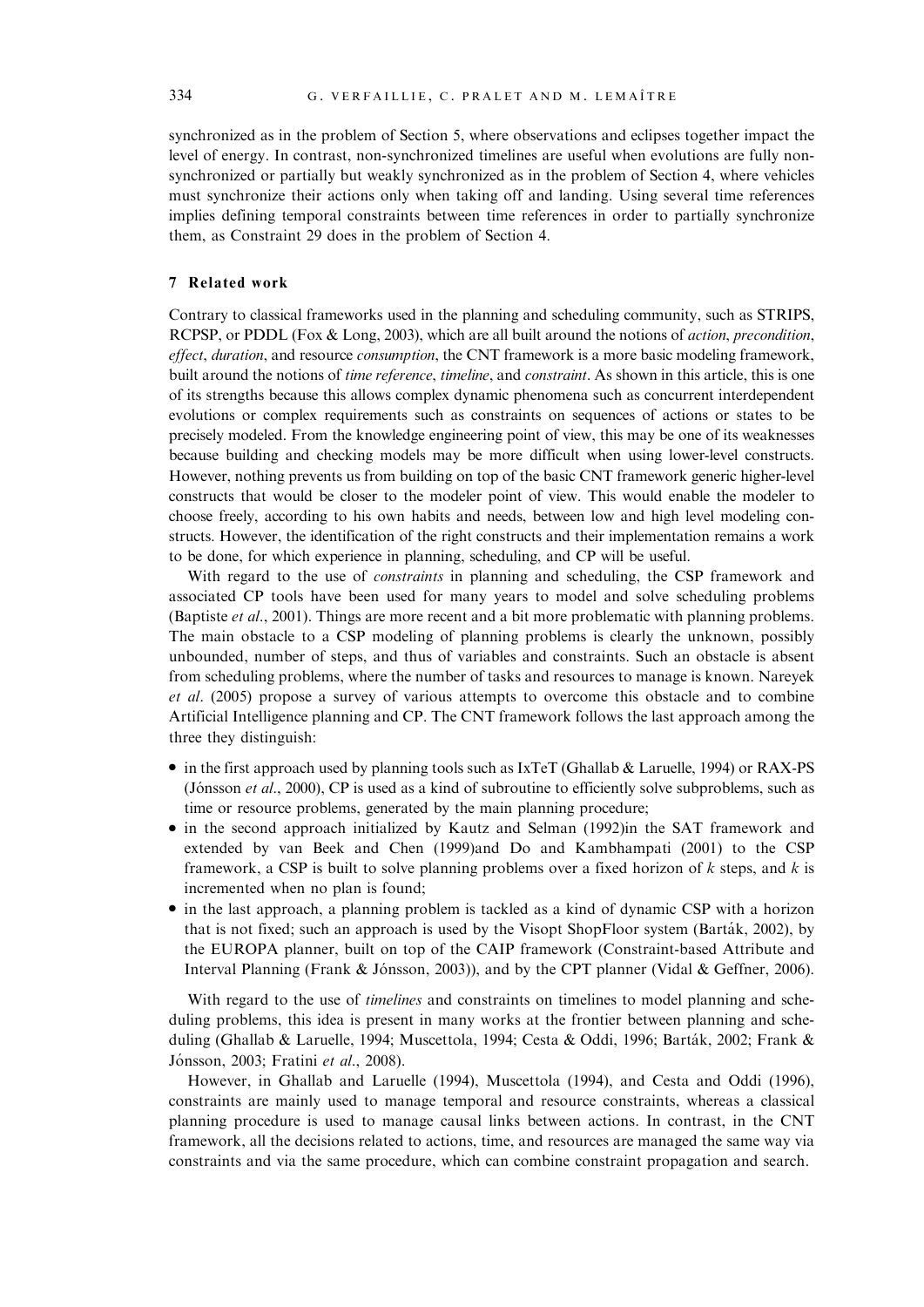The CAIP framework (Frank  $& Jónsson, 2003$ ) is probably the closest one to the CNT framework. Attributes in the CAIP framework are equivalent to timelines in the CNT framework. However, in the CAIP framework, relations between attributes take the form of intervals on which a given predicate holds, linking a given set of attributes. Constraints between intervals take the form of configuration rules, which specify that the presence of a given interval implies the presence of at least one set of intervals among a given set of sets of intervals. In contrast, the CNT framework uses more basic notions of step and of temporal position and value associated with any step. This allows any kind of constraint to be defined between any kind of variable: dynamic temporal and atemporal variables and static variables, including horizon variables (see, for example, Constraint 8 (resp. 54) for a constraint which links a horizon variable with atemporal (resp. temporal) variables). However, if we consider that the notion of interval is important, nothing prevents us from defining it by using the basic elements of the CNT framework, following the same philosophy that led to the introduction in CP Optimizer (http://www.ilog.com/products/cpoptimizer/) of interval variables that can be used in any model together with classical variables.

The modeling principles used by the Visopt ShopFloor system (Barták, 2002) are close to the ones of the CAIP framework: use of intervals, called slots. Each slot is filled by an activity and a sequence of slots is associated with each resource. Constraints link temporal positions and activities of slots. Constraint Logic programming (CLP) allows slots and constraints on them to be dynamically introduced. As previously said, the CNT framework is more basic and thus more flexible. However, the notions of resource, activity, and slot could be built on top of it, if useful.

Last, (Fratini et al., 2008) propose a generic software architecture, called OMPS, which allows timeline-based models of component and inter-component behaviors to be defined and managed. Such an architecture could be used on top of the CNT framework.

Although many works inspired by First-order Logics, such as PDDL or CAIP, adopt a predicate-based modeling style, the CNT framework, inspired by practice in Automatic Control (see, for example, automata and synchronous languages (Benveniste et al., 2003)), adopts a more natural attribute-based modeling style, as the recent ANML language (Smith et al., 2008) does.

To sum up, we think that the key advantage of the CNT framework is to be a pure CSP framework from which it inherits a clear semantics and all the associated solving algorithms (constraint propagation, backtrack search, local search ...), which only need to be extended to the new framework.

In this article, we focused on planning and scheduling problems, but it must be stressed that the modeling capabilities of the CNT framework can be used in other contexts such as failure diagnosis, situation recognition, or validation. For example, the problem of building a consistent activity plan and the problem of identifying a consistent failure scenario can be modeled the same way as a CNT consistency problem. Moreover, the problem of proving that a given controller will never lead a system to an undesirable state or to a constraint violation can be modeled as a CNT inconsistency problem.

## 8 Research directions

Extending the CNT framework to optimization is straightforward, either by introducing optimization variables that are constrained by other problem variables, as is usually done in CP, or by allowing local soft constraints that are local cost functions as done in the WCSP framework (Weighted CSP (Schiex et al., 1995)).

Our current work focuses on algorithmic issues. We have already designed and implemented generic CNT solving algorithms, using a combination of tree search and lazy introduction of variables and constraints, on top of the CP Choco solver (http://choco-solver.net/). These algorithms work assuming finite domains for horizon variables, time references, and timelines. They show that it is possible and may be beneficial not to systematically assign horizon variables first. They have been successfully experimented on planning problems coming from the IPC (Pralet & Verfaillie, 2008b). Further work will focus on generic CNT solving algorithms, using greedy or local search.